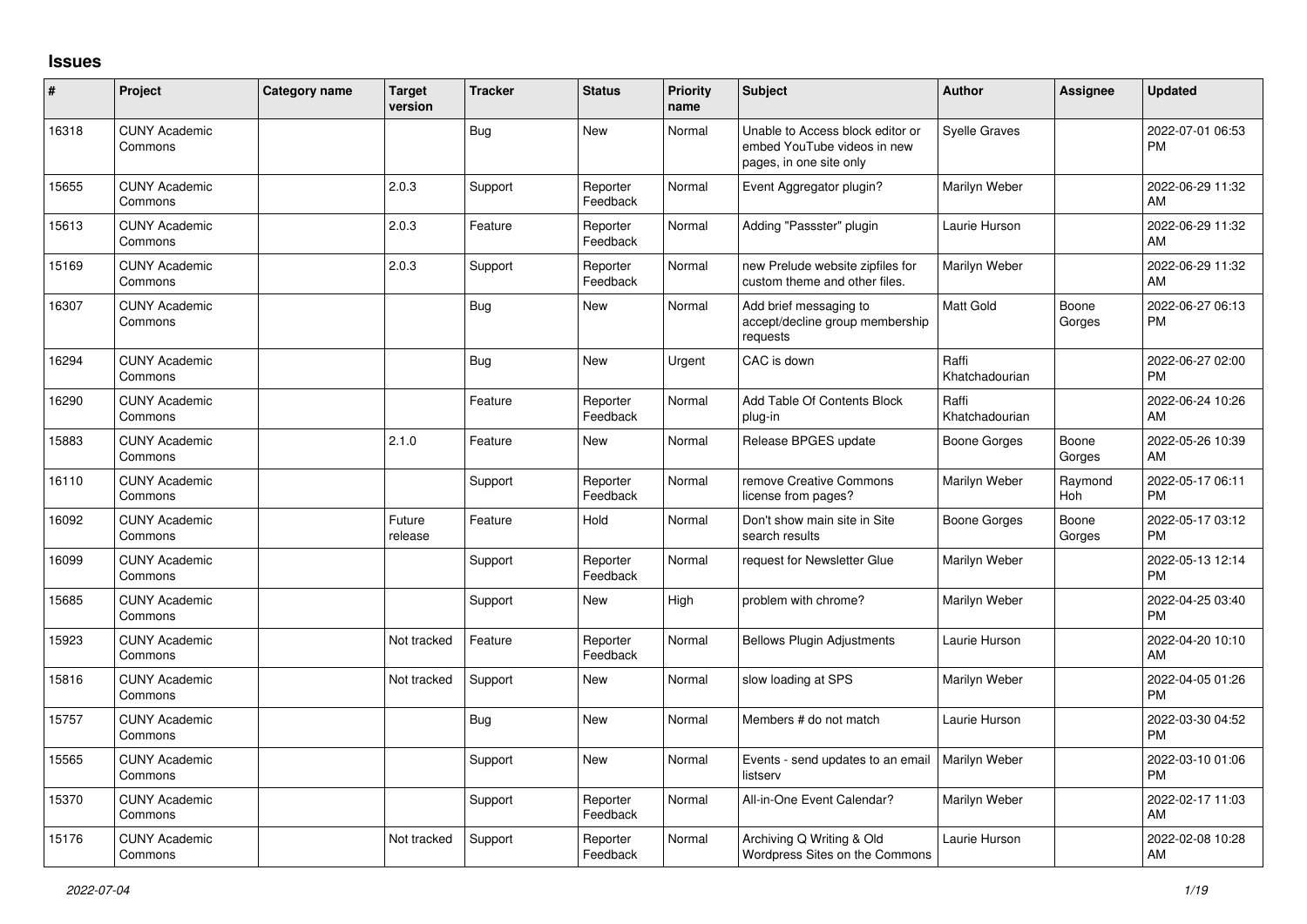| #     | Project                         | <b>Category name</b> | <b>Target</b><br>version | <b>Tracker</b> | <b>Status</b>        | <b>Priority</b><br>name | <b>Subject</b>                                                       | <b>Author</b>           | <b>Assignee</b>          | <b>Updated</b>                |
|-------|---------------------------------|----------------------|--------------------------|----------------|----------------------|-------------------------|----------------------------------------------------------------------|-------------------------|--------------------------|-------------------------------|
| 15260 | <b>CUNY Academic</b><br>Commons |                      |                          | Support        | Reporter<br>Feedback | Normal                  | Diacritical markings   European<br><b>Stages</b>                     | Marilyn Weber           |                          | 2022-02-04 08:16<br>AM        |
| 14504 | <b>CUNY Academic</b><br>Commons |                      | Not tracked              | Publicity      | Reporter<br>Feedback | Normal                  | Adding showcases to home page<br>menu                                | Laurie Hurson           | Boone<br>Gorges          | 2022-01-19 03:26<br><b>PM</b> |
| 15045 | <b>CUNY Academic</b><br>Commons |                      |                          | Support        | <b>New</b>           | Normal                  | no result for KCeL in the search<br>box on the commons               | Marilyn Weber           |                          | 2021-12-10 11:29<br>AM        |
| 14940 | <b>CUNY Academic</b><br>Commons |                      |                          | <b>Bug</b>     | <b>New</b>           | Normal                  | Discrepancy between Commons<br>profile "sites" and actual # of sites | Laurie Hurson           |                          | 2021-11-08 11:09<br>AM        |
| 14936 | <b>CUNY Academic</b><br>Commons |                      |                          | <b>Bug</b>     | <b>New</b>           | Normal                  | Commons websites blocked by<br>SPS campus network                    | Laurie Hurson           |                          | 2021-11-03 03:57<br><b>PM</b> |
| 14900 | <b>CUNY Academic</b><br>Commons |                      | Not tracked              | Support        | Reporter<br>Feedback | Normal                  | previous theme?                                                      | Marilyn Weber           |                          | 2021-10-25 10:31<br>AM        |
| 14842 | <b>CUNY Academic</b><br>Commons |                      | Not tracked              | Support        | Reporter<br>Feedback | Normal                  | Question about widgets and block<br>editor                           | Gina Cherry             |                          | 2021-10-06 03:01<br><b>PM</b> |
| 14792 | <b>CUNY Academic</b><br>Commons |                      |                          | Bug            | <b>New</b>           | Normal                  | Inconsistent email notifications<br>from gravity forms               | Raffi<br>Khatchadourian |                          | 2021-10-04 01:50<br><b>PM</b> |
| 14784 | <b>CUNY Academic</b><br>Commons |                      |                          | Support        | Reporter<br>Feedback | Normal                  | User report of logo problem when<br>using Customizer theme           | Marilyn Weber           |                          | 2021-09-17 10:25<br>AM        |
| 14629 | <b>CUNY Academic</b><br>Commons |                      | Not tracked              | <b>Bug</b>     | Reporter<br>Feedback | Normal                  | Possible Post Order Bug?                                             | <b>Syelle Graves</b>    |                          | 2021-09-14 10:47<br>AM        |
| 14538 | <b>CUNY Academic</b><br>Commons |                      | Not tracked              | Support        | Reporter<br>Feedback | Normal                  | <b>Weebly To Commons</b>                                             | Laurie Hurson           |                          | 2021-09-14 10:47<br>AM        |
| 14475 | <b>CUNY Academic</b><br>Commons |                      | Not tracked              | Publicity      | <b>New</b>           | Normal                  | OER Showcase Page                                                    | Laurie Hurson           | Laurie Hurson            | 2021-09-14 10:46<br>AM        |
| 14394 | <b>CUNY Academic</b><br>Commons |                      | Not tracked              | Feature        | <b>New</b>           | Normal                  | Commons News Site - redesign                                         | scott voth              | scott voth               | 2021-09-14 10:46<br>AM        |
| 13949 | <b>CUNY Academic</b><br>Commons |                      | Not tracked              | Bug            | <b>New</b>           | Normal                  | Continued debugging of runaway<br>MySQL connections                  | <b>Matt Gold</b>        | Boone<br>Gorges          | 2021-09-14 10:42<br>AM        |
| 14398 | <b>CUNY Academic</b><br>Commons |                      | Not tracked              | Support        | Reporter<br>Feedback | Normal                  | Events plug-in notification problem                                  | Marilyn Weber           |                          | 2021-05-11 11:21<br>AM        |
| 13912 | <b>CUNY Academic</b><br>Commons |                      | Not tracked              | Feature        | Hold                 | Low                     | posting "missed schedule"                                            | Marilyn Weber           |                          | 2021-02-23 10:46<br>AM        |
| 11968 | JustPublics@365<br>MediaCamp    |                      |                          | Feature        | <b>New</b>           | Normal                  | Nanoscience Retractable Display<br>Unit                              | Donald Cherry           | <b>Bonnie</b><br>Eissner | 2021-02-19 08:50<br>AM        |
| 13286 | <b>CUNY Academic</b><br>Commons |                      | Not tracked              | Support        | <b>New</b>           | Normal                  | problem connecting with<br><b>WordPress app</b>                      | Marilyn Weber           | Raymond<br>Hoh           | 2020-09-08 11:16<br>AM        |
| 13255 | <b>CUNY Academic</b><br>Commons |                      | Not tracked              | Support        | Reporter<br>Feedback | Normal                  | Accessibility problems                                               | Marilyn Weber           |                          | 2020-09-01 05:48<br><b>PM</b> |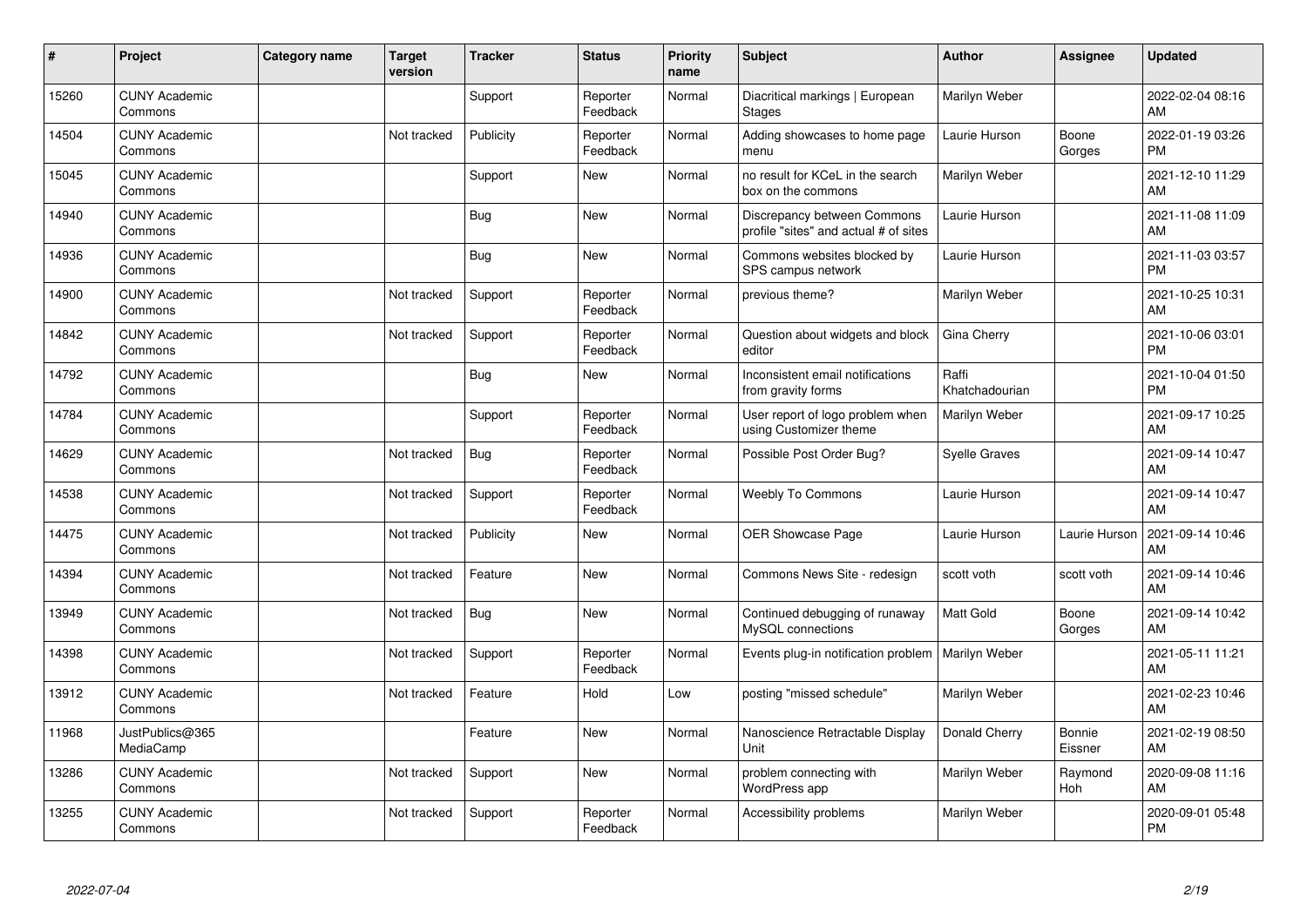| #     | Project                                                                 | Category name | <b>Target</b><br>version | <b>Tracker</b> | <b>Status</b>        | <b>Priority</b><br>name | <b>Subject</b>                                                                       | <b>Author</b>       | <b>Assignee</b>     | <b>Updated</b>                |
|-------|-------------------------------------------------------------------------|---------------|--------------------------|----------------|----------------------|-------------------------|--------------------------------------------------------------------------------------|---------------------|---------------------|-------------------------------|
| 12436 | <b>CUNY Academic</b><br>Commons                                         |               | Not tracked              | Bug            | Assigned             | Normal                  | Nightly system downtime                                                              | <b>Boone Gorges</b> |                     | 2020-08-01 09:30<br>AM        |
| 13034 | <b>CUNY Academic</b><br>Commons                                         |               | Not tracked              | Support        | Reporter<br>Feedback | Normal                  | a site is asking people to join the<br>Commons to get a download                     | Marilyn Weber       |                     | 2020-07-12 07:23<br>AM        |
| 12911 | <b>CUNY Academic</b><br>Commons                                         |               | Not tracked              | Feature        | <b>New</b>           | Normal                  | Block access to xmlrpc.php based<br>on User-Agent                                    | Boone Gorges        | Boone<br>Gorges     | 2020-06-09 05:12<br><b>PM</b> |
| 12484 | <b>CUNY Academic</b><br>Commons                                         |               | Not tracked              | Support        | Reporter<br>Feedback | Normal                  | Sign up Code for COIL Course<br>starting in March                                    | Laurie Hurson       | Matt Gold           | 2020-03-02 02:26<br><b>PM</b> |
| 12352 | <b>CUNY Academic</b><br>Commons                                         |               | Not tracked              | Support        | New                  | Normal                  | 'posts list" page builder block<br>option                                            | Marilyn Weber       |                     | 2020-02-03 01:29<br><b>PM</b> |
| 12328 | <b>CUNY Academic</b><br>Commons                                         |               | Not tracked              | Support        | <b>New</b>           | Normal                  | Sign up Code for Non-CUNY<br>Faculty                                                 | Laurie Hurson       |                     | 2020-01-28 10:25<br>AM        |
| 12198 | <b>CUNY Academic</b><br>Commons                                         |               | Not tracked              | <b>Bug</b>     | Reporter<br>Feedback | Normal                  | Duplicate listing in My Sites                                                        | <b>Tom Harbison</b> |                     | 2019-12-09 05:50<br><b>PM</b> |
| 12062 | AD/O365 Transition<br>from NonMatric to<br><b>Matriculated Students</b> |               |                          | Feature        | In Progress          | Normal                  | create solution and console<br>project                                               | Emilio Rodriguez    | Emilio<br>Rodriguez | 2019-11-12 03:56<br><b>PM</b> |
| 12004 | <b>CUNY Academic</b><br>Commons                                         |               | Not tracked              | Support        | Reporter<br>Feedback | Normal                  | Notifications for spam blog<br>comments                                              | Gina Cherry         | Raymond<br>Hoh      | 2019-11-01 12:05<br><b>PM</b> |
| 11519 | <b>CUNY Academic</b><br>Commons                                         |               | Not tracked              | Support        | Assigned             | Normal                  | comment option not appearing                                                         | Marilyn Weber       |                     | 2019-09-24 10:28<br>AM        |
| 11517 | <b>CUNY Academic</b><br>Commons                                         |               | Not tracked              | Feature        | Assigned             | Normal                  | wp-accessibility plugin should not<br>strip 'target=" blank" by default              | <b>Boone Gorges</b> | Laurie Hurson       | 2019-09-24 09:57<br>AM        |
| 11848 | <b>CUNY Academic</b><br>Commons                                         |               | Not tracked              | Support        | Hold                 | Normal                  | a Dean of Faculty wants to share<br>a large file                                     | Marilyn Weber       |                     | 2019-09-24 08:44<br>AM        |
| 11879 | <b>CUNY Academic</b><br>Commons                                         |               | Not tracked              | Bug            | <b>New</b>           | Normal                  | Hypothesis comments appearing<br>on multiple, different pdfs across<br>blogs         | Laurie Hurson       | Laurie Hurson       | 2019-09-19 02:39<br><b>PM</b> |
| 10678 | <b>CUNY Academic</b><br>Commons                                         |               | Not tracked              | Bug            | Reporter<br>Feedback | High                    | Newsletter Plugin Not Sending<br><b>Out Newsletters</b>                              | Mark Webb           | Boone<br>Gorges     | 2019-09-16 09:38<br><b>PM</b> |
| 11787 | <b>CUNY Academic</b><br>Commons                                         |               | Not tracked              | Support        | Reporter<br>Feedback | Normal                  | automated comments notifications<br>on ZenDesk                                       | Marilyn Weber       |                     | 2019-08-26 06:18<br><b>PM</b> |
| 11771 | <b>CUNY Academic</b><br>Commons                                         |               | Not tracked              | Support        | Reporter<br>Feedback | Normal                  | post displays in sections                                                            | Marilyn Weber       |                     | 2019-08-20 10:34<br>AM        |
| 11509 | <b>CUNY Academic</b><br>Commons                                         |               | Not tracked              | Support        | Reporter<br>Feedback | Normal                  | deleted Page causing a Menu<br>problem?                                              | Marilyn Weber       |                     | 2019-06-04 09:54<br>AM        |
| 11393 | <b>CUNY Academic</b><br>Commons                                         |               | Not tracked              | Publicity      | <b>New</b>           | Normal                  | After 1.15 release, ceate a hero<br>slide and post about adding a site<br>to a group | scott voth          | Patrick<br>Sweeney  | 2019-05-14 10:32<br>AM        |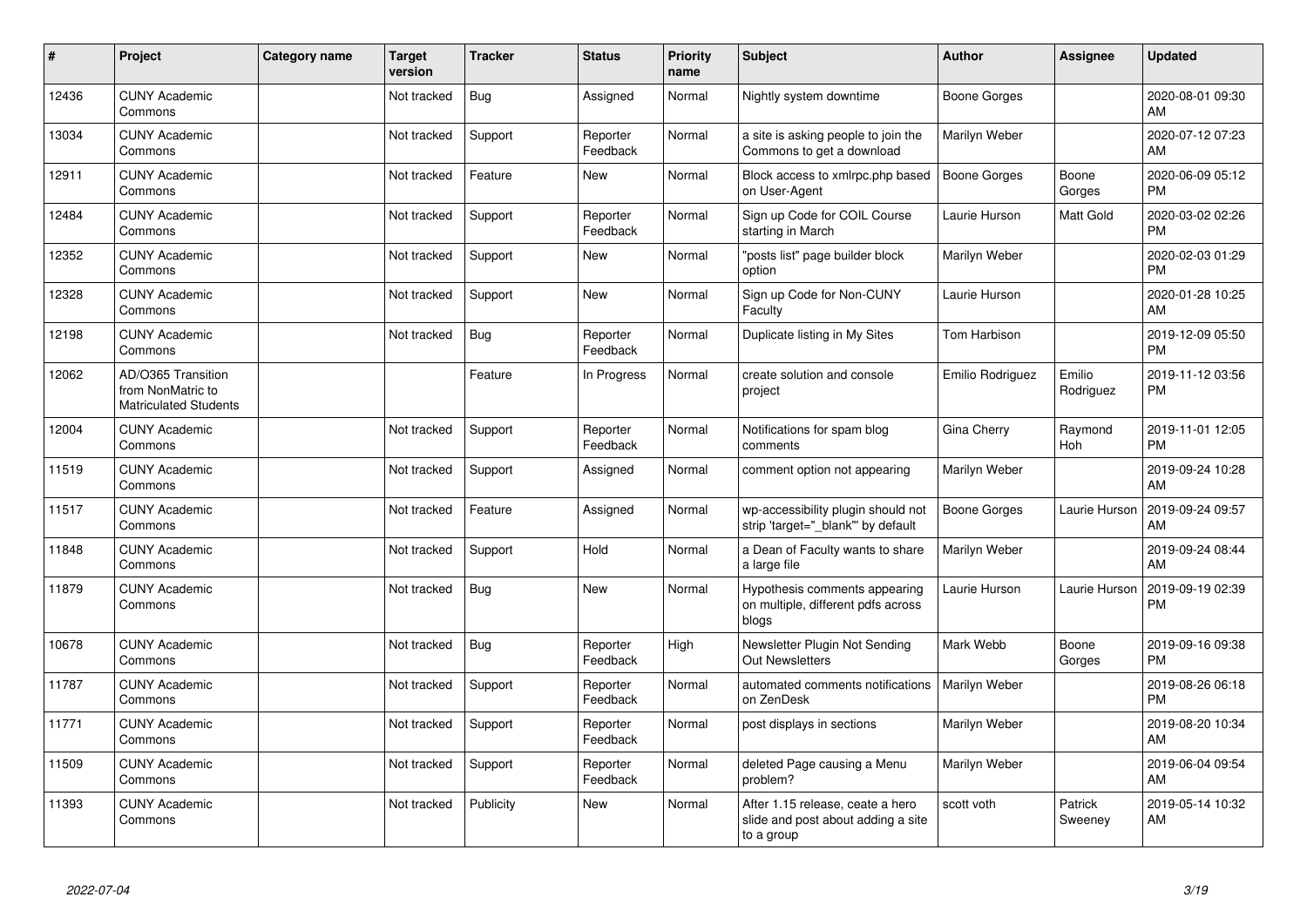| #     | Project                         | Category name | <b>Target</b><br>version | <b>Tracker</b> | <b>Status</b>        | Priority<br>name | <b>Subject</b>                                                                                                                               | <b>Author</b>       | <b>Assignee</b>       | <b>Updated</b>                |
|-------|---------------------------------|---------------|--------------------------|----------------|----------------------|------------------|----------------------------------------------------------------------------------------------------------------------------------------------|---------------------|-----------------------|-------------------------------|
| 11392 | <b>CUNY Academic</b><br>Commons |               | Future<br>release        | <b>Bug</b>     | New                  | Normal           | Migrate users away from<br><b>StatPress</b>                                                                                                  | <b>Boone Gorges</b> |                       | 2019-04-23 03:53<br><b>PM</b> |
| 11149 | <b>CUNY Academic</b><br>Commons |               | Not tracked              | Support        | Reporter<br>Feedback | Normal           | comments getting blocked                                                                                                                     | Marilyn Weber       | Raymond<br>Hoh        | 2019-03-26 11:40<br>AM        |
| 11131 | <b>CUNY Academic</b><br>Commons |               | Future<br>release        | Feature        | Reporter<br>Feedback | Normal           | Image Annotation Plugins                                                                                                                     | Laurie Hurson       |                       | 2019-02-26 11:33<br>AM        |
| 10657 | <b>CUNY Academic</b><br>Commons |               | Not tracked              | Support        | Reporter<br>Feedback | Normal           | child theme problems                                                                                                                         | Marilyn Weber       |                       | 2018-11-08 01:19<br><b>PM</b> |
| 10368 | <b>CUNY Academic</b><br>Commons |               | Future<br>release        | Feature        | Assigned             | Normal           | Use ORCID data to populate<br>academic profile page                                                                                          | Stephen Francoeur   | Boone<br>Gorges       | 2018-09-25 01:53<br><b>PM</b> |
| 10262 | <b>CUNY Academic</b><br>Commons |               | Not tracked              | Bug            | Reporter<br>Feedback | Normal           | Newsletter Plugin: Broken Image<br>at Bottom of All Newsletters                                                                              | Mark Webb           | Raymond<br>Hoh        | 2018-08-30 05:17<br><b>PM</b> |
| 9908  | <b>CUNY Academic</b><br>Commons |               | Not tracked              | Feature        | New                  | Normal           | Is it possible to send email<br>updates to users (or an email<br>address not on the list) for only a<br>single page AFTER being<br>prompted? | Michael Shields     | scott voth            | 2018-06-11 01:34<br><b>PM</b> |
| 8607  | <b>CUNY Academic</b><br>Commons |               | Not tracked              | Support        | <b>New</b>           | Normal           | Paypal?                                                                                                                                      | Marilyn Weber       | Matt Gold             | 2018-05-15 01:37<br><b>PM</b> |
| 9207  | <b>CUNY Academic</b><br>Commons |               | Future<br>release        | Support        | Reporter<br>Feedback | Normal           | display dashboards made in<br>Tableau?                                                                                                       | Marilyn Weber       | Boone<br>Gorges       | 2018-04-10 10:42<br>AM        |
| 8992  | <b>NYCDH Community</b><br>Site  |               |                          | <b>Bug</b>     | Assigned             | Normal           | Multiple RBE error reports                                                                                                                   | <b>Matt Gold</b>    | Raymond<br>Hoh        | 2017-12-11 05:43<br><b>PM</b> |
| 8837  | <b>CUNY Academic</b><br>Commons |               | Not tracked              | Feature        | Assigned             | Normal           | Create a form to request info from<br>people requesting premium<br>themes and plugins                                                        | Matt Gold           | Marilyn<br>Weber      | 2017-11-14 03:35<br><b>PM</b> |
| 7828  | <b>CUNY Academic</b><br>Commons |               | Not tracked              | Feature        | Assigned             | Normal           | Theme Assessment 2017                                                                                                                        | Margaret Galvan     | Margaret<br>Galvan    | 2017-05-02 10:41<br><b>PM</b> |
| 6665  | <b>CUNY Academic</b><br>Commons |               | Not tracked              | Publicity      | <b>New</b>           | Normal           | Dead Link in 1.10 announcement<br>post                                                                                                       | Paige Dupont        | Stephen Real          | 2016-12-01 03:11<br><b>PM</b> |
| 6644  | <b>CUNY Academic</b><br>Commons |               | Not tracked              | Bug            | Reporter<br>Feedback | High             | White Screen at Login Pge                                                                                                                    | Luke Waltzer        | Raymond<br><b>Hoh</b> | 2016-11-21 10:34<br><b>PM</b> |
| 5298  | <b>CUNY Academic</b><br>Commons |               | Not tracked              | Publicity      | New                  | Normal           | Survey Pop-Up Text                                                                                                                           | Samantha Raddatz    | Samantha<br>Raddatz   | 2016-03-22 12:27<br><b>PM</b> |
| 2612  | <b>CUNY Academic</b><br>Commons |               | Not tracked              | Publicity      | Assigned             | Normal           | Pinterest site for the Commons                                                                                                               | local admin         | Sarah<br>Morgano      | 2016-03-04 11:19<br>AM        |
| 4235  | <b>CUNY Academic</b><br>Commons |               | Not tracked              | Design/UX      | Assigned             | Normal           | Explore user experience around<br>comments on forum topics vs docs                                                                           | Matt Gold           | Samantha<br>Raddatz   | 2015-07-21 10:23<br>AM        |
| 2618  | <b>NYCDH Community</b><br>Site  |               |                          | <b>Bug</b>     | Assigned             | Low              | Mark blogs as spam when created   Matt Gold<br>by users marked as spam                                                                       |                     | Boone<br>Gorges       | 2013-06-09 11:38<br>PM        |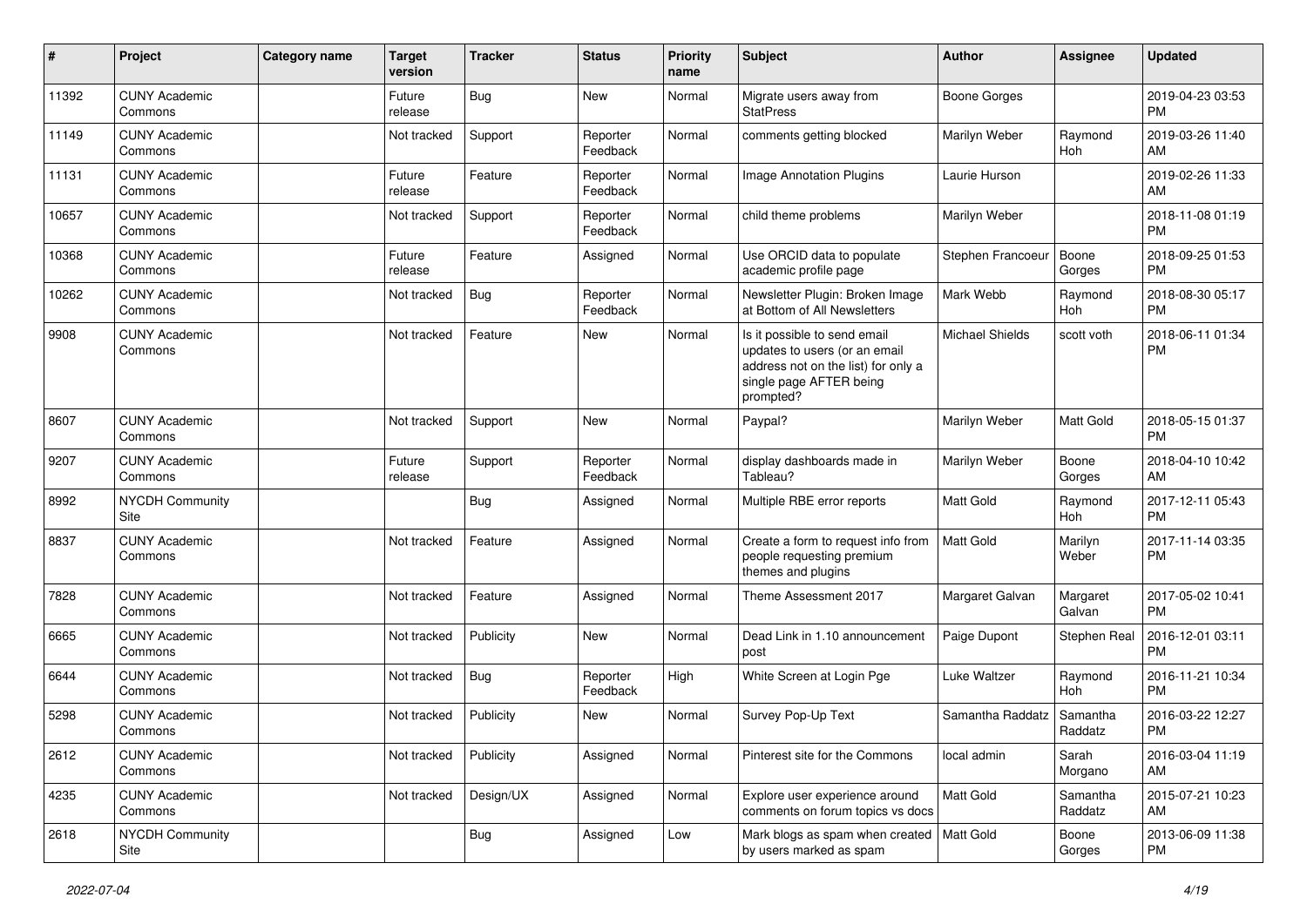| #     | Project                         | <b>Category name</b> | <b>Target</b><br>version | <b>Tracker</b> | <b>Status</b>        | <b>Priority</b><br>name | <b>Subject</b>                                                                            | <b>Author</b>      | <b>Assignee</b>     | <b>Updated</b>                |
|-------|---------------------------------|----------------------|--------------------------|----------------|----------------------|-------------------------|-------------------------------------------------------------------------------------------|--------------------|---------------------|-------------------------------|
| 2571  | <b>NYCDH Community</b><br>Site  |                      |                          | Feature        | Assigned             | Normal                  | Add Google custom search box to<br>homepage                                               | <b>Mark Newton</b> | Raymond<br>Hoh      | 2013-05-18 07:49<br><b>PM</b> |
| 2574  | <b>NYCDH Community</b><br>Site  |                      |                          | Feature        | Assigned             | Normal                  | Add Way to Upload Files to<br>Groups                                                      | Mark Newton        | Raymond<br>Hoh      | 2013-05-18 07:46<br><b>PM</b> |
| 2576  | <b>NYCDH Community</b><br>Site  |                      |                          | <b>Bug</b>     | Hold                 | Low                     | Test Next Button in Javascript<br><b>Tutorial Under Activities</b>                        | <b>Mark Newton</b> | Alex Gil            | 2013-05-18 02:55<br><b>PM</b> |
| 2573  | <b>NYCDH Community</b><br>Site  |                      |                          | Feature        | Reporter<br>Feedback | Normal                  | Add dh nyc twitter list feed to site                                                      | <b>Mark Newton</b> | Matt Gold           | 2013-05-16 11:42<br><b>PM</b> |
| 2577  | <b>NYCDH Community</b><br>Site  |                      |                          | Feature        | Assigned             | Low                     | Investigate Potential to Add Links<br>to the Forum                                        | Mark Newton        | Alex Gil            | 2013-05-16 09:40<br><b>PM</b> |
| 10839 | <b>CUNY Academic</b><br>Commons | About page           | Not tracked              | Support        | <b>New</b>           | Normal                  | <b>Mission Statement Needs</b><br>Revision                                                | scott voth         | Matt Gold           | 2018-12-26 10:58<br>AM        |
| 2666  | <b>CUNY Academic</b><br>Commons | About page           | Not tracked              | Documentation  | Assigned             | Normal                  | <b>Update About Text</b>                                                                  | Chris Stein        | Luke Waltzer        | 2016-03-04 11:19<br>AM        |
| 8901  | <b>CUNY Academic</b><br>Commons | Accessibility        | Future<br>release        | Feature        | Assigned             | Normal                  | Theme analysis for accessibility                                                          | <b>Matt Gold</b>   | Boone<br>Gorges     | 2022-04-26 11:59<br>AM        |
| 8900  | <b>CUNY Academic</b><br>Commons | Accessibility        | Future<br>release        | Feature        | Assigned             | Normal                  | Look into tools to enforce<br>accessibility in WP environment                             | Matt Gold          | Boone<br>Gorges     | 2022-04-26 11:59<br>AM.       |
| 15210 | <b>CUNY Academic</b><br>Commons | Analytics            | Not tracked              | Design/UX      | <b>New</b>           | Normal                  | Google Analytics improvements                                                             | Colin McDonald     | Boone<br>Gorges     | 2022-05-24 10:47<br>AM        |
| 5581  | <b>CUNY Academic</b><br>Commons | Analytics            | Future<br>release        | Feature        | Assigned             | Normal                  | Explore alternatives to Google<br>Analytics                                               | Matt Gold          | Valerie<br>Townsend | 2020-04-17 03:12<br><b>PM</b> |
| 5679  | <b>CUNY Academic</b><br>Commons | Analytics            | Not tracked              | Feature        | <b>New</b>           | Normal                  | Logged In Users for GA                                                                    | Valerie Townsend   | Valerie<br>Townsend | 2016-06-11 09:49<br>AM.       |
| 4070  | <b>CUNY Academic</b><br>Commons | Analytics            | Not tracked              | Support        | Assigned             | Normal                  | Request for JITP site analytics                                                           | <b>Matt Gold</b>   | Seth Persons        | 2016-02-23 03:09<br><b>PM</b> |
| 4972  | <b>CUNY Academic</b><br>Commons | Analytics            | Not tracked              | Bug            | <b>New</b>           | Normal                  | <b>Newsletter Analytics</b>                                                               | Stephen Real       | Matt Gold           | 2015-12-09 12:54<br><b>PM</b> |
| 1460  | <b>CUNY Academic</b><br>Commons | Analytics            | Future<br>release        | Feature        | Assigned             | Normal                  | Update System Report                                                                      | <b>Brian Foote</b> | Boone<br>Gorges     | 2015-11-09 06:13<br><b>PM</b> |
| 7022  | <b>CUNY Academic</b><br>Commons | Announcements        | Future<br>release        | <b>Bug</b>     | <b>New</b>           | Normal                  | Sitewide announcements should<br>be displayed on, and dismissable<br>from, mapped domains | Boone Gorges       | Boone<br>Gorges     | 2018-03-22 10:18<br>AM        |
| 4635  | <b>CUNY Academic</b><br>Commons | Authentication       | Future<br>release        | Feature        | <b>New</b>           | Normal                  | Allow non-WP authentication                                                               | Boone Gorges       | Sonja Leix          | 2019-03-01 02:05<br><b>PM</b> |
| 9720  | <b>CUNY Academic</b><br>Commons | Authentication       | Future<br>release        | Feature        | <b>New</b>           | Normal                  | The Commons should be an<br>oAuth provider                                                | Boone Gorges       |                     | 2019-03-01 02:04<br><b>PM</b> |
| 8835  | <b>CUNY Academic</b><br>Commons | Blogs (BuddyPress)   | Future<br>release        | Feature        | <b>New</b>           | Normal                  | Extend cuny is shortlinks to sites                                                        | Luke Waltzer       | Boone<br>Gorges     | 2022-04-26 11:59<br>AM        |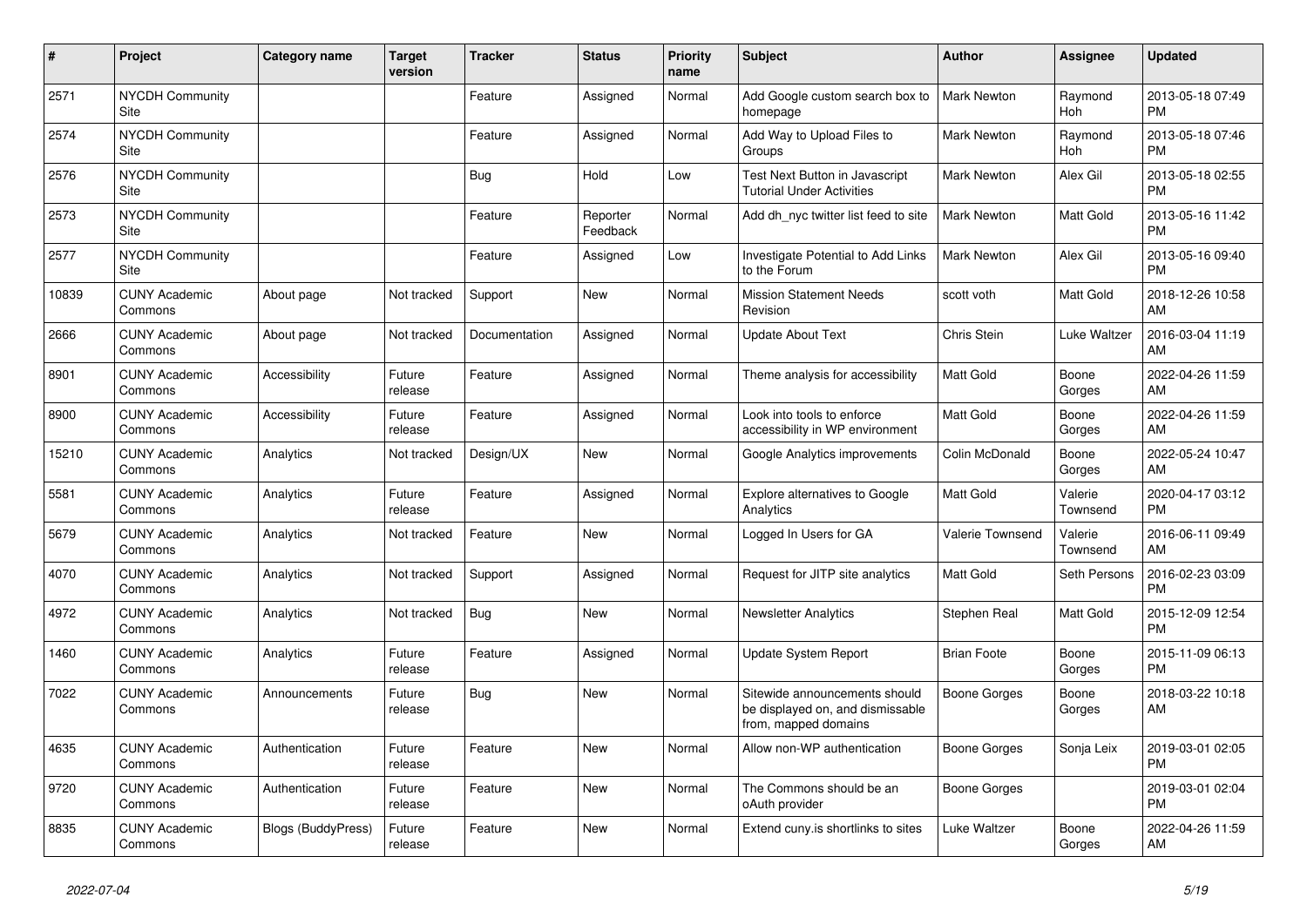| #     | Project                         | <b>Category name</b>      | <b>Target</b><br>version | <b>Tracker</b> | <b>Status</b>        | <b>Priority</b><br>name | <b>Subject</b>                                                       | <b>Author</b>       | <b>Assignee</b>     | <b>Updated</b>                |
|-------|---------------------------------|---------------------------|--------------------------|----------------|----------------------|-------------------------|----------------------------------------------------------------------|---------------------|---------------------|-------------------------------|
| 12350 | <b>CUNY Academic</b><br>Commons | <b>Blogs (BuddyPress)</b> | Not tracked              | Support        | Reporter<br>Feedback | Normal                  | URL creation problem                                                 | Marilyn Weber       |                     | 2020-02-03 11:27<br>AM        |
| 8836  | <b>CUNY Academic</b><br>Commons | Blogs (BuddyPress)        | Future<br>release        | Feature        | Assigned             | Normal                  | Redesign site launch process                                         | Matt Gold           | Boone<br>Gorges     | 2019-10-03 02:49<br><b>PM</b> |
| 6078  | <b>CUNY Academic</b><br>Commons | <b>Blogs (BuddyPress)</b> | Future<br>release        | Feature        | <b>New</b>           | Normal                  | Explore Adding Network Blog<br>Metadata Plugin                       | Luke Waltzer        | Luke Waltzer        | 2016-10-11 10:29<br><b>PM</b> |
| 5691  | <b>CUNY Academic</b><br>Commons | <b>Blogs (BuddyPress)</b> | Future<br>release        | <b>Bug</b>     | Assigned             | High                    | Differing numbers on Sites display                                   | <b>Matt Gold</b>    | Raymond<br>Hoh      | 2016-06-13 01:37<br><b>PM</b> |
| 11243 | <b>CUNY Academic</b><br>Commons | BuddyPress (misc)         | Future<br>release        | Bug            | New                  | Normal                  | Audit bp-custom.php                                                  | Raymond Hoh         | Raymond<br>Hoh      | 2022-04-26 11:59<br>AM        |
| 7624  | <b>CUNY Academic</b><br>Commons | BuddyPress (misc)         | Future<br>release        | Design/UX      | <b>New</b>           | Normal                  | <b>BP</b> Notifications                                              | Luke Waltzer        | Paige Dupont        | 2017-02-08 10:43<br><b>PM</b> |
| 1423  | <b>CUNY Academic</b><br>Commons | <b>BuddyPress (misc)</b>  | Future<br>release        | Feature        | Assigned             | Low                     | Show an avatar for pingback<br>comment activity items                | Boone Gorges        | <b>Tahir Butt</b>   | 2016-10-24 12:03<br><b>PM</b> |
| 554   | <b>CUNY Academic</b><br>Commons | BuddyPress (misc)         | Future<br>release        | Feature        | Assigned             | Normal                  | Add Trackback notifications to<br>site-wide activity feed            | <b>Matt Gold</b>    | Boone<br>Gorges     | 2015-11-09 06:19<br><b>PM</b> |
| 2325  | <b>CUNY Academic</b><br>Commons | BuddyPress (misc)         | Future<br>release        | Feature        | Assigned             | Low                     | Profile should have separate fields<br>for first/last names          | local admin         | Boone<br>Gorges     | 2015-11-09 06:09<br><b>PM</b> |
| 310   | <b>CUNY Academic</b><br>Commons | BuddyPress (misc)         | Future<br>release        | Feature        | Assigned             | Low                     | <b>Friend Request Email</b>                                          | <b>Matt Gold</b>    | Samantha<br>Raddatz | 2015-11-09 05:08<br><b>PM</b> |
| 599   | <b>CUNY Academic</b><br>Commons | <b>BuddyPress (misc)</b>  | Future<br>release        | Feature        | Assigned             | Normal                  | Consider adding rating plugins for<br><b>BuddyPress/BBPress</b>      | <b>Matt Gold</b>    | Boone<br>Gorges     | 2011-08-22 06:50<br><b>PM</b> |
| 635   | <b>CUNY Academic</b><br>Commons | BuddyPress (misc)         | Future<br>release        | Feature        | Assigned             | Normal                  | Big Blue Button -<br>Videoconferencing in Groups and<br><b>Blogs</b> | <b>Matt Gold</b>    | Boone<br>Gorges     | 2011-03-14 03:24<br><b>PM</b> |
| 500   | <b>CUNY Academic</b><br>Commons | <b>BuddyPress (misc)</b>  | Future<br>release        | Feature        | Assigned             | Normal                  | <b>Export Group Data</b>                                             | Matt Gold           | Boone<br>Gorges     | 2010-12-19 12:09<br><b>PM</b> |
| 435   | <b>CUNY Academic</b><br>Commons | BuddyPress (misc)         | Future<br>release        | Feature        | Assigned             | Normal                  | Include Avatar Images in Forum<br><b>Post Notification Emails</b>    | <b>Matt Gold</b>    | Boone<br>Gorges     | 2010-12-08 12:40<br><b>PM</b> |
| 377   | <b>CUNY Academic</b><br>Commons | BuddyPress (misc)         | Future<br>release        | Feature        | Assigned             | Normal                  | Like buttons                                                         | <b>Matt Gold</b>    | Boone<br>Gorges     | 2010-11-16 05:13<br><b>PM</b> |
| 58    | <b>CUNY Academic</b><br>Commons | BuddyPress (misc)         | Future<br>release        | Feature        | Assigned             | Low                     | Make member search sortable by<br>last name                          | Roberta Brody       | Boone<br>Gorges     | 2010-08-26 02:38<br><b>PM</b> |
| 6389  | <b>CUNY Academic</b><br>Commons | <b>BuddyPress Docs</b>    | Future<br>release        | Feature        | <b>New</b>           | Low                     | Make Discussion Area Visible<br>When Editing a Doc                   | Luke Waltzer        | Boone<br>Gorges     | 2016-10-21 04:16<br><b>PM</b> |
| 1417  | <b>CUNY Academic</b><br>Commons | <b>BuddyPress Docs</b>    | Future<br>release        | Feature        | Assigned             | Low                     | Bulk actions for BuddyPress Docs                                     | <b>Boone Gorges</b> | Boone<br>Gorges     | 2016-10-17 10:41<br><b>PM</b> |
| 2523  | <b>CUNY Academic</b><br>Commons | <b>BuddyPress Docs</b>    | Future<br>release        | Feature        | Assigned             | Normal                  | Allow Users to Upload Images to<br>BP Docs                           | <b>Matt Gold</b>    | Boone<br>Gorges     | 2015-11-09 06:14<br>PM        |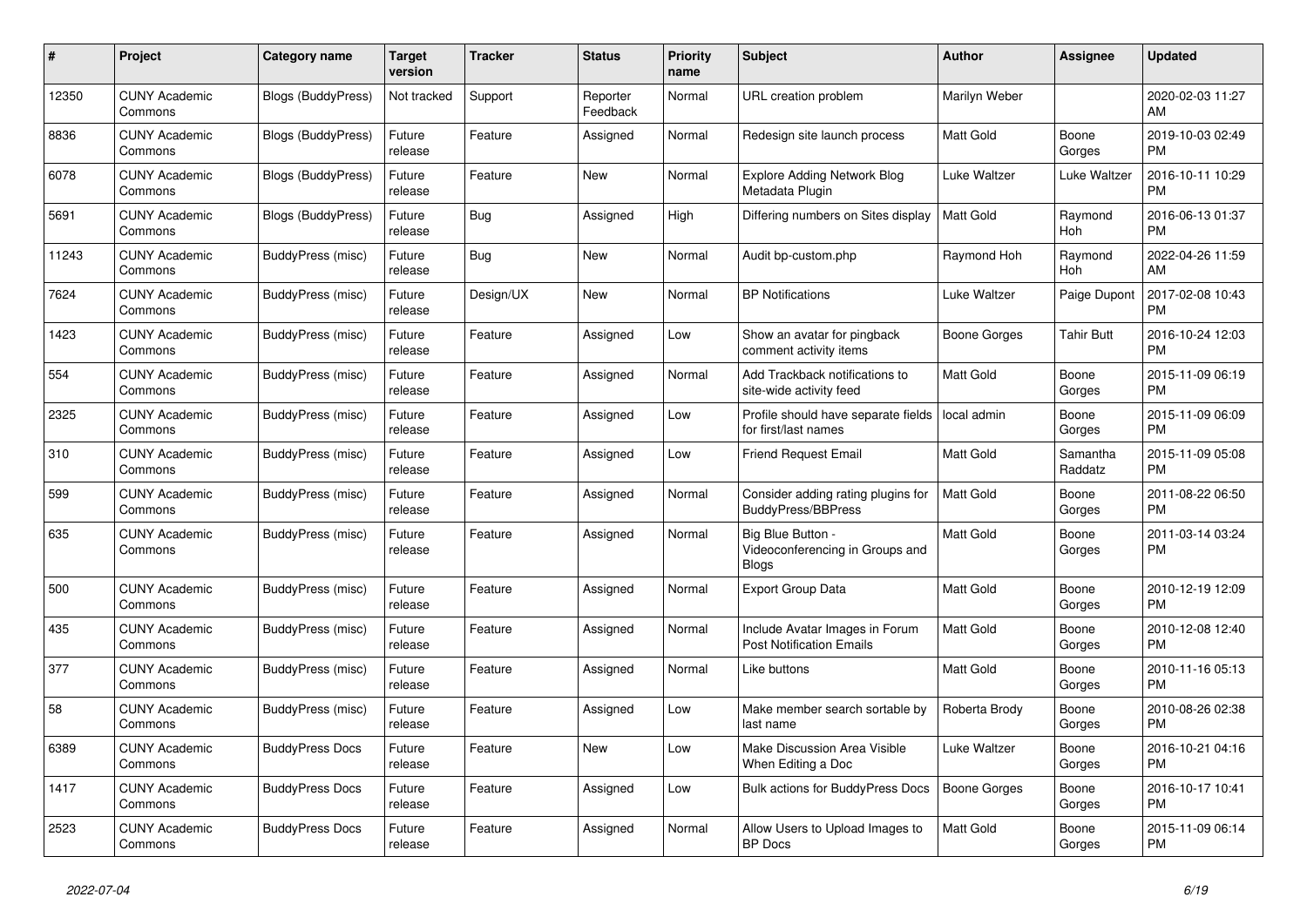| $\#$  | Project                         | <b>Category name</b>   | <b>Target</b><br>version | <b>Tracker</b> | <b>Status</b>        | Priority<br>name | <b>Subject</b>                                                   | <b>Author</b>           | <b>Assignee</b>     | <b>Updated</b>                |
|-------|---------------------------------|------------------------|--------------------------|----------------|----------------------|------------------|------------------------------------------------------------------|-------------------------|---------------------|-------------------------------|
| 1744  | <b>CUNY Academic</b><br>Commons | <b>BuddyPress Docs</b> | Future<br>release        | Feature        | Assigned             | Normal           | Spreadsheet-style Docs                                           | Boone Gorges            | Boone<br>Gorges     | 2015-11-09 06:13<br><b>PM</b> |
| 519   | <b>CUNY Academic</b><br>Commons | <b>BuddyPress Docs</b> | Future<br>release        | Feature        | Assigned             | Low              | TOC for individual docs - for new<br>BP "wiki-like" plugin       | scott voth              | Boone<br>Gorges     | 2015-11-09 05:54<br><b>PM</b> |
| 1422  | <b>CUNY Academic</b><br>Commons | <b>BuddyPress Docs</b> | Future<br>release        | Feature        | Assigned             | Normal           | Make "created Doc" activity icons<br>non-mini                    | Boone Gorges            | Boone<br>Gorges     | 2015-11-09 05:48<br><b>PM</b> |
| 618   | <b>CUNY Academic</b><br>Commons | <b>BuddyPress Docs</b> | Future<br>release        | Feature        | Assigned             | Normal           | <b>BuddyPress Docs: export formats</b>                           | Boone Gorges            | Boone<br>Gorges     | 2015-11-09 05:38<br><b>PM</b> |
| 4226  | <b>CUNY Academic</b><br>Commons | <b>BuddyPress Docs</b> | Future<br>release        | Design/UX      | <b>New</b>           | Normal           | Add option to connect a Doc with<br>a Group                      | Samantha Raddatz        | Samantha<br>Raddatz | 2015-09-09 04:08<br><b>PM</b> |
| 13466 | <b>CUNY Academic</b><br>Commons | Cavalcade              | Future<br>release        | Feature        | <b>New</b>           | Normal           | Automated cleanup for duplicate<br>Cavalcade tasks               | Boone Gorges            | Boone<br>Gorges     | 2020-10-13 05:24<br><b>PM</b> |
| 14994 | <b>CUNY Academic</b><br>Commons | cdev.gc.cuny.edu       | Not tracked              | Support        | In Progress          | Normal           | Clear Cache on CDEV                                              | scott voth              | Raymond<br>Hoh      | 2021-12-07 03:51<br><b>PM</b> |
| 9060  | <b>CUNY Academic</b><br>Commons | Commons In A Box       | Not tracked              | Bug            | Hold                 | Normal           | Problems with CBox image library<br>/ upload                     | Lisa Rhody              | Raymond<br>Hoh      | 2018-01-10 03:26<br><b>PM</b> |
| 4027  | <b>CUNY Academic</b><br>Commons | Commons In A Box       | Not tracked              | Design/UX      | Assigned             | Normal           | Usability review of CBOX update<br>procedures                    | Matt Gold               | Samantha<br>Raddatz | 2015-05-11 06:36<br><b>PM</b> |
| 10226 | <b>CUNY Academic</b><br>Commons | Courses                | Future<br>release        | Feature        | <b>New</b>           | Normal           | Add "My Courses" to drop down<br>list                            | scott voth              | Boone<br>Gorges     | 2021-11-19 12:42<br><b>PM</b> |
| 12438 | <b>CUNY Academic</b><br>Commons | Courses                | Not tracked              | <b>Bug</b>     | <b>New</b>           | Normal           | Site appearing twice                                             | Laurie Hurson           | Boone<br>Gorges     | 2020-02-18 01:34<br><b>PM</b> |
| 11789 | <b>CUNY Academic</b><br>Commons | Courses                | Future<br>release        | Feature        | <b>New</b>           | Normal           | Ability to remove item from<br>Courses list                      | Laurie Hurson           | Sonja Leix          | 2019-09-24 12:28<br><b>PM</b> |
| 11556 | <b>CUNY Academic</b><br>Commons | Courses                | Not tracked              | Bug            | Reporter<br>Feedback | Normal           | Instructor name given in course<br>listina                       | Tom Harbison            |                     | 2019-06-25 04:12<br><b>PM</b> |
| 9420  | <b>CUNY Academic</b><br>Commons | cuny.is                | Not tracked              | Feature        | New                  | Normal           | Request for http://cuny.is/streams                               | Raffi<br>Khatchadourian | Marilyn<br>Weber    | 2018-04-02 10:08<br>AM        |
| 10439 | <b>CUNY Academic</b><br>Commons | Design                 | 2.1.0                    | Design/UX      | <b>New</b>           | Normal           | <b>Create Style Guide for Commons</b>                            | Sonja Leix              | Sara Cannon         | 2022-06-28 01:43<br><b>PM</b> |
| 8902  | <b>CUNY Academic</b><br>Commons | Design                 | Not tracked              | Feature        | Assigned             | Normal           | Report back on research on<br><b>BuddyPress themes</b>           | Matt Gold               | Michael Smith       | 2017-11-10 12:31<br><b>PM</b> |
| 2754  | <b>CUNY Academic</b><br>Commons | Design                 | Future<br>release        | Feature        | Assigned             | Normal           | Determine strategy for CAC logo<br>handling in top header        | Micki Kaufman           | Chris Stein         | 2015-01-05 08:53<br><b>PM</b> |
| 860   | <b>CUNY Academic</b><br>Commons | Design                 | Future<br>release        | Design/UX      | Assigned             | Normal           | <b>Standardize Button Treatment</b><br><b>Across the Commons</b> | Chris Stein             | Chris Stein         | 2014-05-01 09:45<br>AM        |
| 16199 | <b>CUNY Academic</b><br>Commons | <b>Directories</b>     | 2.0.3                    | Bug            | New                  | Normal           | Removed "Semester" Filter from<br><b>Courses Directory</b>       | Laurie Hurson           | Boone<br>Gorges     | 2022-06-29 11:32<br>AM        |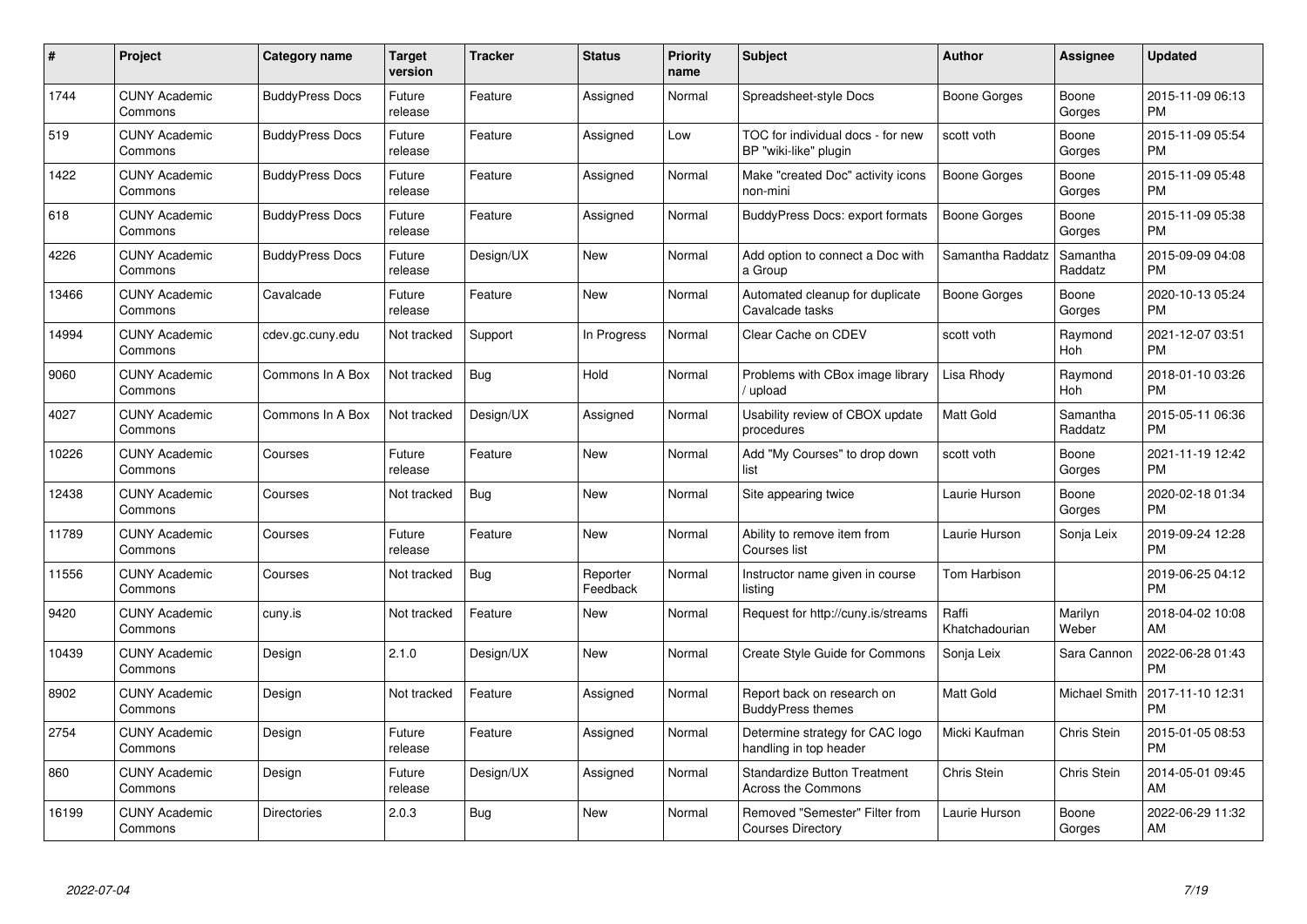| #     | Project                         | Category name              | <b>Target</b><br>version | <b>Tracker</b> | <b>Status</b>        | <b>Priority</b><br>name | <b>Subject</b>                                                                       | <b>Author</b>           | Assignee        | <b>Updated</b>                |
|-------|---------------------------------|----------------------------|--------------------------|----------------|----------------------|-------------------------|--------------------------------------------------------------------------------------|-------------------------|-----------------|-------------------------------|
| 4225  | <b>CUNY Academic</b><br>Commons | DiRT Integration           | Future<br>release        | Design/UX      | <b>New</b>           | Normal                  | Add information to DIRT page (in<br>Create a Group)                                  | Samantha Raddatz        | Matt Gold       | 2015-06-26 03:14<br><b>PM</b> |
| 3524  | <b>CUNY Academic</b><br>Commons | Documentation              | Not tracked              | Documentation  | Assigned             | Normal                  | Post describing all you can do<br>when starting up a new blog/group                  | Matt Gold               | scott voth      | 2014-10-04 12:56<br><b>PM</b> |
| 14496 | <b>CUNY Academic</b><br>Commons | Domain Mapping             | Future<br>release        | Bug            | <b>New</b>           | Normal                  | Mapped domain SSO uses<br>third-party cookies                                        | Raymond Hoh             | Raymond<br>Hoh  | 2021-05-24 04:03<br><b>PM</b> |
| 11493 | <b>CUNY Academic</b><br>Commons | Domain Mapping             | Not tracked              | Support        | Reporter<br>Feedback | Normal                  | Domain Mapping Request - Talia<br>Schaffer                                           | scott voth              | Matt Gold       | 2019-08-06 08:39<br>AM        |
| 10982 | <b>CUNY Academic</b><br>Commons | Domain Mapping             | Not tracked              | Support        | Reporter<br>Feedback | Normal                  | <b>CNAME</b> question                                                                | scott voth              |                 | 2019-01-22 04:29<br><b>PM</b> |
| 1167  | <b>CUNY Academic</b><br>Commons | <b>Email Invitations</b>   | Future<br>release        | Feature        | <b>New</b>           | Low                     | Allow email invitations to be resent                                                 | <b>Boone Gorges</b>     | Boone<br>Gorges | 2015-11-12 12:53<br>AM        |
| 1165  | <b>CUNY Academic</b><br>Commons | <b>Email Invitations</b>   | Future<br>release        | Feature        | Assigned             | Low                     | Allow saved lists of invitees under<br>Send Invites                                  | <b>Boone Gorges</b>     | Boone<br>Gorges | 2015-11-09 06:03<br><b>PM</b> |
| 1166  | <b>CUNY Academic</b><br>Commons | <b>Email Invitations</b>   | Future<br>release        | Feature        | <b>New</b>           | Low                     | Better organizational tools for Sent   Boone Gorges<br><b>Invites</b>                |                         | Boone<br>Gorges | 2015-11-09 06:02<br><b>PM</b> |
| 15604 | <b>CUNY Academic</b><br>Commons | <b>Email Notifications</b> | Future<br>release        | Feature        | Assigned             | Normal                  | Restructure Commons Group<br>Digest Email Messages                                   | Matt Gold               | Boone<br>Gorges | 2022-05-26 10:45<br>AM        |
| 12042 | <b>CUNY Academic</b><br>Commons | <b>Email Notifications</b> | Future<br>release        | Feature        | <b>New</b>           | Normal                  | Improved error logging for BPGES<br>send queue                                       | <b>Boone Gorges</b>     | Boone<br>Gorges | 2021-11-19 12:25<br><b>PM</b> |
| 11971 | <b>CUNY Academic</b><br>Commons | <b>Email Notifications</b> | Future<br>release        | Bug            | Reporter<br>Feedback | Low                     | Pictures obscured in emailed post<br>notifications                                   | Marilyn Weber           | Raymond<br>Hoh  | 2019-11-21 01:14<br><b>PM</b> |
| 5992  | <b>CUNY Academic</b><br>Commons | <b>Email Notifications</b> | Future<br>release        | Feature        | New                  | Normal                  | Changing the From line of<br>autogenerated blog emails                               | Marilyn Weber           |                 | 2018-09-27 05:19<br><b>PM</b> |
| 9979  | <b>CUNY Academic</b><br>Commons | <b>Email Notifications</b> | Not tracked              | <b>Bug</b>     | Reporter<br>Feedback | Normal                  | Reports of slow email activation<br>emails                                           | Matt Gold               | Boone<br>Gorges | 2018-08-29 09:40<br><b>PM</b> |
| 333   | <b>CUNY Academic</b><br>Commons | <b>Email Notifications</b> | Future<br>release        | Feature        | Assigned             | Low                     | <b>Delay Forum Notification Email</b><br>Delivery Until After Editing Period<br>Ends | Matt Gold               | Raymond<br>Hoh  | 2015-11-09 06:01<br><b>PM</b> |
| 11531 | <b>CUNY Academic</b><br>Commons | Events                     | Future<br>release        | Feature        | New                  | Normal                  | Main Events calendar should<br>include non-public events that<br>user has access to  | scott voth              | Boone<br>Gorges | 2019-06-11 10:00<br>AM        |
| 5016  | <b>CUNY Academic</b><br>Commons | Events                     | Future<br>release        | Feature        | Assigned             | Low                     | Allow comments to be posted on<br>events                                             | <b>Matt Gold</b>        | Raymond<br>Hoh  | 2019-03-01 02:23<br><b>PM</b> |
| 11077 | <b>CUNY Academic</b><br>Commons | Events                     | Not tracked              | Feature        | Reporter<br>Feedback | Normal                  | Show event category description<br>in event list view                                | Raffi<br>Khatchadourian |                 | 2019-02-12 10:38<br><b>PM</b> |
| 4481  | <b>CUNY Academic</b><br>Commons | Events                     | Future<br>release        | Feature        | <b>New</b>           | Normal                  | Group admins/mods should have<br>the ability to unlink an event from<br>the group    | <b>Boone Gorges</b>     | Boone<br>Gorges | 2017-04-24 03:53<br><b>PM</b> |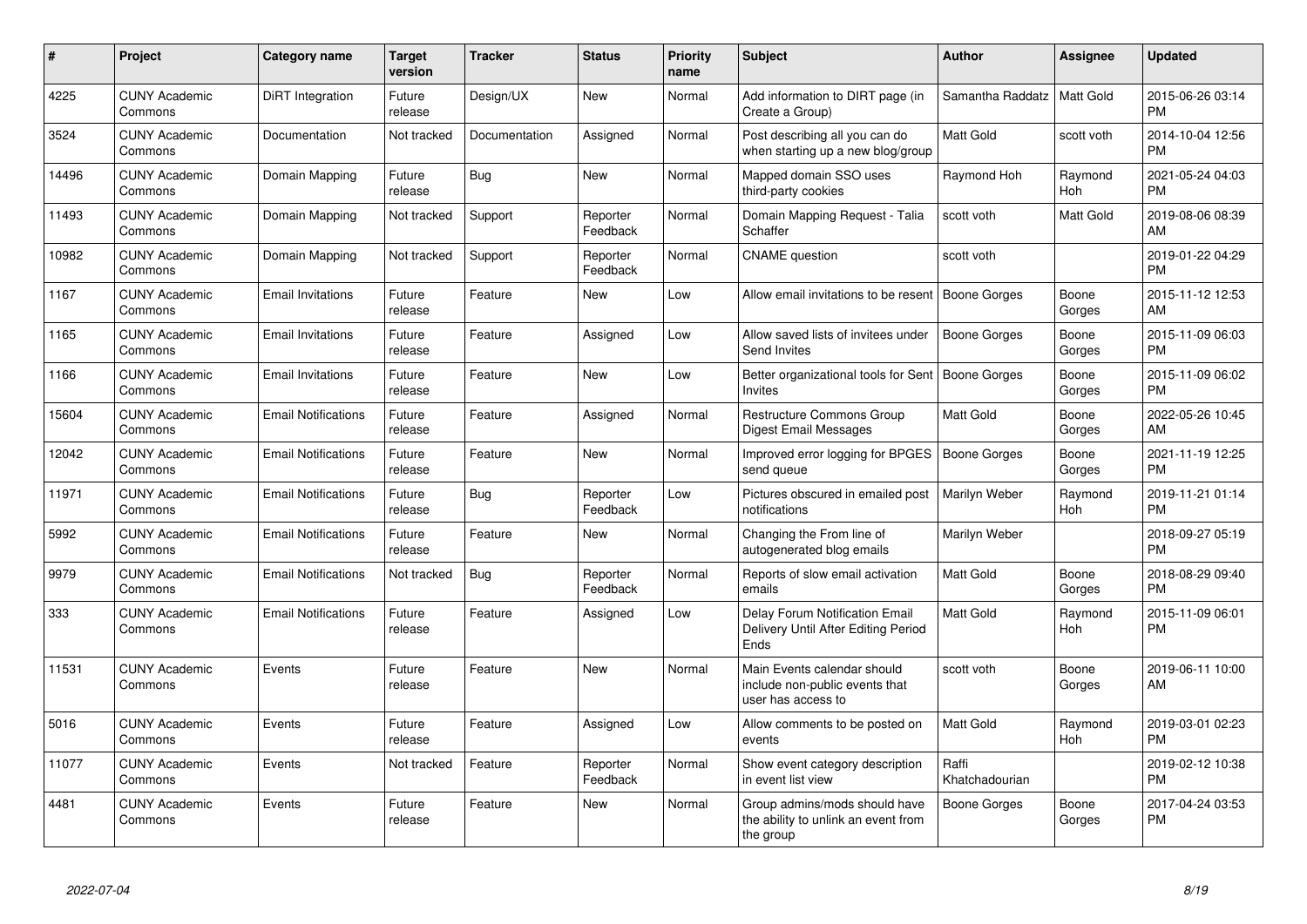| #     | Project                         | <b>Category name</b> | <b>Target</b><br>version | <b>Tracker</b> | <b>Status</b>        | <b>Priority</b><br>name | <b>Subject</b>                                                               | Author              | Assignee            | <b>Updated</b>                |
|-------|---------------------------------|----------------------|--------------------------|----------------|----------------------|-------------------------|------------------------------------------------------------------------------|---------------------|---------------------|-------------------------------|
| 6749  | <b>CUNY Academic</b><br>Commons | Events               | Future<br>release        | Bug            | <b>New</b>           | Low                     | BPEO iCal request can trigger<br>very large number of DB queries             | <b>Boone Gorges</b> | Raymond<br>Hoh      | 2016-11-15 10:09<br>PM        |
| 4903  | <b>CUNY Academic</b><br>Commons | Events               | Future<br>release        | Design/UX      | Assigned             | Normal                  | Improving visual appearance of<br>event calendars                            | <b>Matt Gold</b>    | Boone<br>Gorges     | 2016-10-13 11:51<br>AM        |
| 5696  | <b>CUNY Academic</b><br>Commons | Events               | Future<br>release        | Feature        | Assigned             | Normal                  | Events Calendar - display options<br>calendar aggregation                    | <b>Matt Gold</b>    | Boone<br>Gorges     | 2016-10-13 11:44<br>AM        |
| 4438  | <b>CUNY Academic</b><br>Commons | Events               | Future<br>release        | Bug            | Assigned             | Normal                  | Events Calendar - Export<br><b>Recurring Events</b>                          | scott voth          | Daniel Jones        | 2016-05-23 04:25<br><b>PM</b> |
| 4592  | <b>CUNY Academic</b><br>Commons | Events               | Future<br>release        | Design/UX      | New                  | Normal                  | Event Creation - Venue Dropdown<br>Slow                                      | Samantha Raddatz    | Boone<br>Gorges     | 2015-09-14 04:56<br><b>PM</b> |
| 4238  | <b>CUNY Academic</b><br>Commons | Events               | Future<br>release        | Feature        | Assigned             | Normal                  | Copy Events to Other Groups?                                                 | <b>Matt Gold</b>    | Boone<br>Gorges     | 2015-07-02 10:08<br>AM        |
| 4053  | <b>CUNY Academic</b><br>Commons | Events               | Future<br>release        | Feature        | Assigned             | Normal                  | Create new tab for past events                                               | <b>Matt Gold</b>    | Boone<br>Gorges     | 2015-05-12 02:10<br>PM        |
| 3475  | <b>CUNY Academic</b><br>Commons | Events               | Future<br>release        | Feature        | Assigned             | Normal                  | Request to add plugin to<br>streamline room<br>booking/appointment booking   | Naomi Barrettara    | Boone<br>Gorges     | 2014-12-01 05:14<br>PM.       |
| 3580  | <b>CUNY Academic</b><br>Commons | Group Blogs          | Future<br>release        | Feature        | <b>New</b>           | Normal                  | Multiple blogs per group                                                     | Boone Gorges        | Boone<br>Gorges     | 2018-02-20 02:02<br>PM        |
| 8756  | <b>CUNY Academic</b><br>Commons | Group Blogs          | Future<br>release        | Feature        | Hold                 | Normal                  | Connect multiple blogs to one<br>group?                                      | <b>Matt Gold</b>    | Boone<br>Gorges     | 2017-09-30 10:42<br>AM        |
| 5317  | <b>CUNY Academic</b><br>Commons | Group Blogs          | Not tracked              | Bug            | Reporter<br>Feedback | Normal                  | Notifications of New Post Didn't<br>Come                                     | Luke Waltzer        | Samantha<br>Raddatz | 2016-03-21 10:41<br><b>PM</b> |
| 653   | <b>CUNY Academic</b><br>Commons | Group Blogs          | Future<br>release        | Feature        | Assigned             | Normal                  | Redesign Integration of Groups<br>and Blogs                                  | Matt Gold           | Samantha<br>Raddatz | 2015-11-09 05:40<br><b>PM</b> |
| 12091 | <b>CUNY Academic</b><br>Commons | <b>Group Files</b>   | Future<br>release        | Feature        | New                  | Normal                  | Improved pre-upload file validation<br>for bp-group-documents                | Boone Gorges        | Boone<br>Gorges     | 2019-11-14 01:21<br><b>PM</b> |
| 11834 | <b>CUNY Academic</b><br>Commons | <b>Group Files</b>   | Future<br>release        | Feature        | New                  | Normal                  | Improved tools for managing<br>group file folders                            | <b>Boone Gorges</b> | Sonja Leix          | 2019-09-06 03:55<br><b>PM</b> |
| 1192  | <b>CUNY Academic</b><br>Commons | <b>Group Files</b>   | Future<br>release        | Feature        | Assigned             | Low                     | When posting group files, allow<br>users to add a category without<br>saving | <b>Matt Gold</b>    | Raymond<br>Hoh      | 2015-11-09 05:53<br><b>PM</b> |
| 3354  | <b>CUNY Academic</b><br>Commons | <b>Group Files</b>   | Future<br>release        | Feature        | Assigned             | Low                     | Allow Group Download of Multiple<br><b>Selected Files</b>                    | Matt Gold           | Chris Stein         | 2014-08-01 08:50<br>AM        |
| 3080  | <b>CUNY Academic</b><br>Commons | <b>Group Files</b>   | Future<br>release        | Feature        | Assigned             | Low                     | Create a system to keep track of<br>file changes                             | Matt Gold           | Boone<br>Gorges     | 2014-02-26 10:04<br><b>PM</b> |
| 13457 | <b>CUNY Academic</b><br>Commons | Group Forums         | 2.0.3                    | <b>Bug</b>     | New                  | High                    | Forum post not sending<br>notifications                                      | Filipa Calado       | Raymond<br>Hoh      | 2022-06-29 11:32<br>AM        |
| 13199 | <b>CUNY Academic</b><br>Commons | Group Forums         | Future<br>release        | Feature        | New                  | Normal                  | Favoring Groups over bbPress<br>plugin                                       | Colin McDonald      | Colin<br>McDonald   | 2021-11-19 12:28<br><b>PM</b> |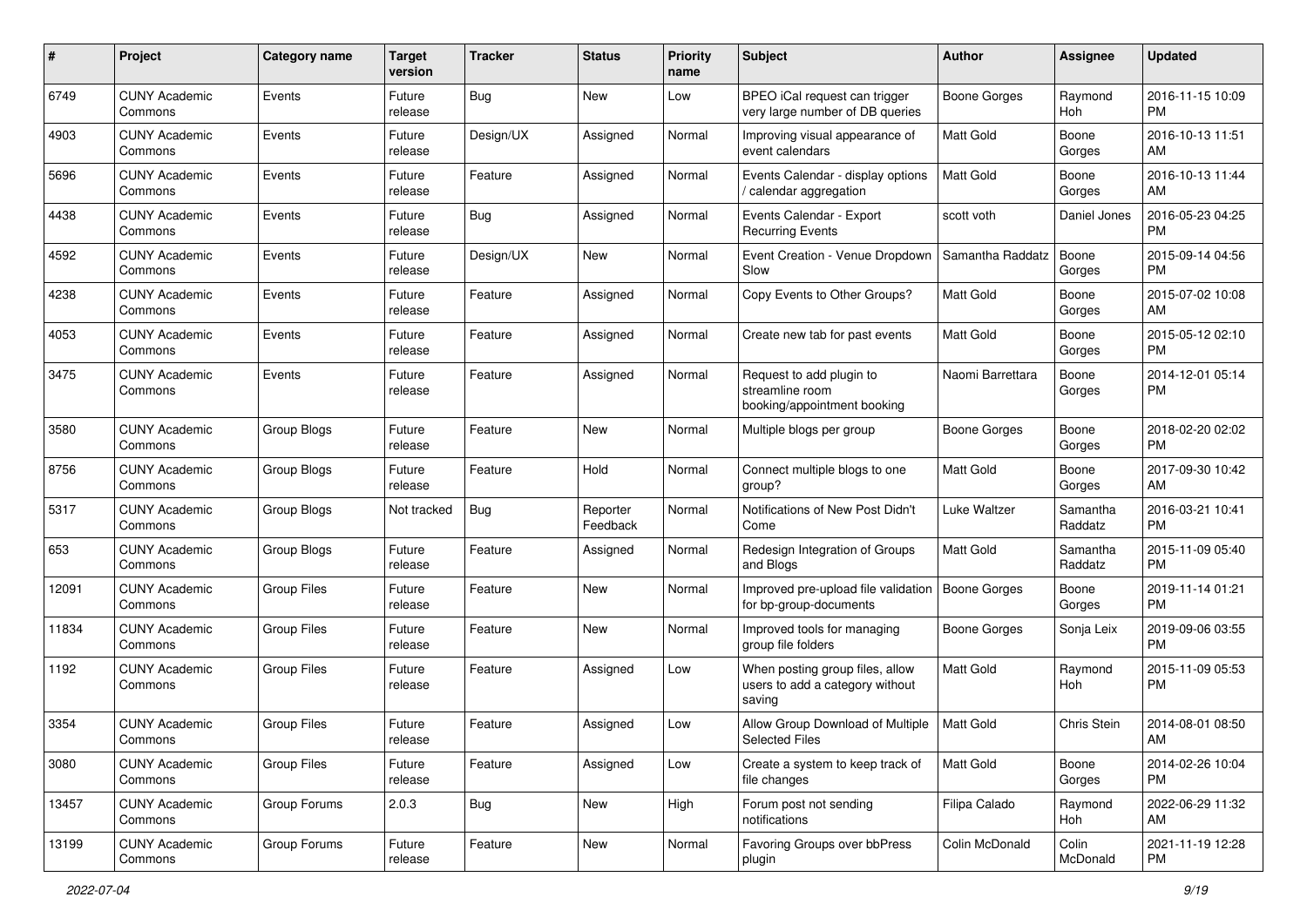| #     | Project                         | <b>Category name</b> | <b>Target</b><br>version | <b>Tracker</b> | <b>Status</b>        | <b>Priority</b><br>name | <b>Subject</b>                                                                             | <b>Author</b>    | Assignee            | <b>Updated</b>                |
|-------|---------------------------------|----------------------|--------------------------|----------------|----------------------|-------------------------|--------------------------------------------------------------------------------------------|------------------|---------------------|-------------------------------|
| 13358 | <b>CUNY Academic</b><br>Commons | Group Forums         | Future<br>release        | Feature        | New                  | Normal                  | Improved UI for group forum<br>threading settings                                          | Boone Gorges     | Raymond<br>Hoh      | 2021-11-19 12:27<br><b>PM</b> |
| 13328 | <b>CUNY Academic</b><br>Commons | Group Forums         | Not tracked              | <b>Bug</b>     | Reporter<br>Feedback | Normal                  | cross-posting in two related<br>groups                                                     | Marilyn Weber    | Raymond<br>Hoh      | 2020-09-15 10:39<br><b>PM</b> |
| 10659 | <b>CUNY Academic</b><br>Commons | Group Forums         | Future<br>release        | Feature        | Assigned             | Normal                  | Post to multiple groups via email                                                          | Matt Gold        | Raymond<br>Hoh      | 2018-11-15 12:54<br>AM        |
| 9835  | <b>CUNY Academic</b><br>Commons | Group Forums         | Future<br>release        | Bug            | Assigned             | Normal                  | add a "like" function?                                                                     | Marilyn Weber    | <b>Erik Trainer</b> | 2018-06-05 01:49<br><b>PM</b> |
| 7928  | <b>CUNY Academic</b><br>Commons | Group Forums         | Not tracked              | Bug            | New                  | Normal                  | Duplicate Forum post                                                                       | Luke Waltzer     | Raymond<br>Hoh      | 2017-04-11 09:27<br><b>PM</b> |
| 6392  | <b>CUNY Academic</b><br>Commons | Group Forums         | Future<br>release        | Design/UX      | Assigned             | Low                     | Composition/Preview Panes in<br>Forum Posts                                                | Luke Waltzer     | Paige Dupont        | 2016-10-21 04:26<br><b>PM</b> |
| 5268  | <b>CUNY Academic</b><br>Commons | Group Forums         | Future<br>release        | Bug            | Assigned             | Normal                  | Long-time to post to multiple<br>groups                                                    | Luke Waltzer     | Daniel Jones        | 2016-09-07 06:31<br><b>PM</b> |
| 3192  | <b>CUNY Academic</b><br>Commons | Group Forums         | Future<br>release        | Feature        | Assigned             | Normal                  | Customizable forum views for<br>bbPress 2.x group forums                                   | Boone Gorges     | Raymond<br>Hoh      | 2015-11-09 12:47<br><b>PM</b> |
| 4221  | <b>CUNY Academic</b><br>Commons | Group Forums         | Future<br>release        | Design/UX      | Assigned             | Normal                  | Add 'Number of Posts' display<br>option to Forum page                                      | Samantha Raddatz | Samantha<br>Raddatz | 2015-06-26 02:21<br><b>PM</b> |
| 3059  | <b>CUNY Academic</b><br>Commons | Group Forums         | Future<br>release        | Design/UX      | <b>New</b>           | Normal                  | Forum Post Permissable Content<br><b>Explanatory Text</b>                                  | Chris Stein      | Chris Stein         | 2015-04-02 11:27<br>AM        |
| 3193  | <b>CUNY Academic</b><br>Commons | Group Forums         | Future<br>release        | Feature        | Assigned             | Normal                  | bbPress 2.x dynamic roles and<br><b>RBE</b>                                                | Boone Gorges     | Boone<br>Gorges     | 2014-09-30 01:30<br><b>PM</b> |
| 585   | <b>CUNY Academic</b><br>Commons | Group Forums         | Future<br>release        | Feature        | Assigned             | Normal                  | Merge Forum Topics                                                                         | Sarah Morgano    | Boone<br>Gorges     | 2011-07-06 04:11<br><b>PM</b> |
| 2610  | <b>CUNY Academic</b><br>Commons | Group Invitations    | Future<br>release        | Feature        | Assigned             | Low                     | Request: Custom invitation<br>message to group invites                                     | local admin      | Boone<br>Gorges     | 2015-11-09 06:13<br><b>PM</b> |
| 1456  | <b>CUNY Academic</b><br>Commons | Group Invitations    | Future<br>release        | Feature        | Reporter<br>Feedback | Low                     | Invite to Group Button from Profile<br>Field                                               | <b>Matt Gold</b> | Samantha<br>Raddatz | 2015-11-09 05:59<br><b>PM</b> |
| 3308  | <b>CUNY Academic</b><br>Commons | Group Invitations    | Future<br>release        | Feature        | Assigned             | Normal                  | Allow members to rescind group<br>invitations                                              | Matt Gold        | Boone<br>Gorges     | 2015-04-01 08:53<br><b>PM</b> |
| 3419  | <b>CUNY Academic</b><br>Commons | Group Invitations    | 1.6.14                   | Bug            | Testing<br>Required  | Normal                  | Neatening the display of<br>messages on group requests                                     | <b>Matt Gold</b> | Boone<br>Gorges     | 2014-09-01 09:29<br><b>PM</b> |
| 13650 | <b>CUNY Academic</b><br>Commons | Group Library        | Future<br>release        | Feature        | New                  | Normal                  | Forum Attachments in Group<br>Library                                                      | Laurie Hurson    |                     | 2021-11-19 12:30<br><b>PM</b> |
| 14309 | <b>CUNY Academic</b><br>Commons | Group Library        | Future<br>release        | Feature        | New                  | Normal                  | Better handling of<br>bp group document file download<br>attempts when file is not present | Boone Gorges     | Boone<br>Gorges     | 2021-11-19 12:28<br><b>PM</b> |
| 13370 | <b>CUNY Academic</b><br>Commons | Group Library        | Future<br>release        | Feature        | <b>New</b>           | Normal                  | Library bulk deletion and folder<br>editing                                                | Colin McDonald   | Boone<br>Gorges     | 2020-10-13 10:41<br>AM        |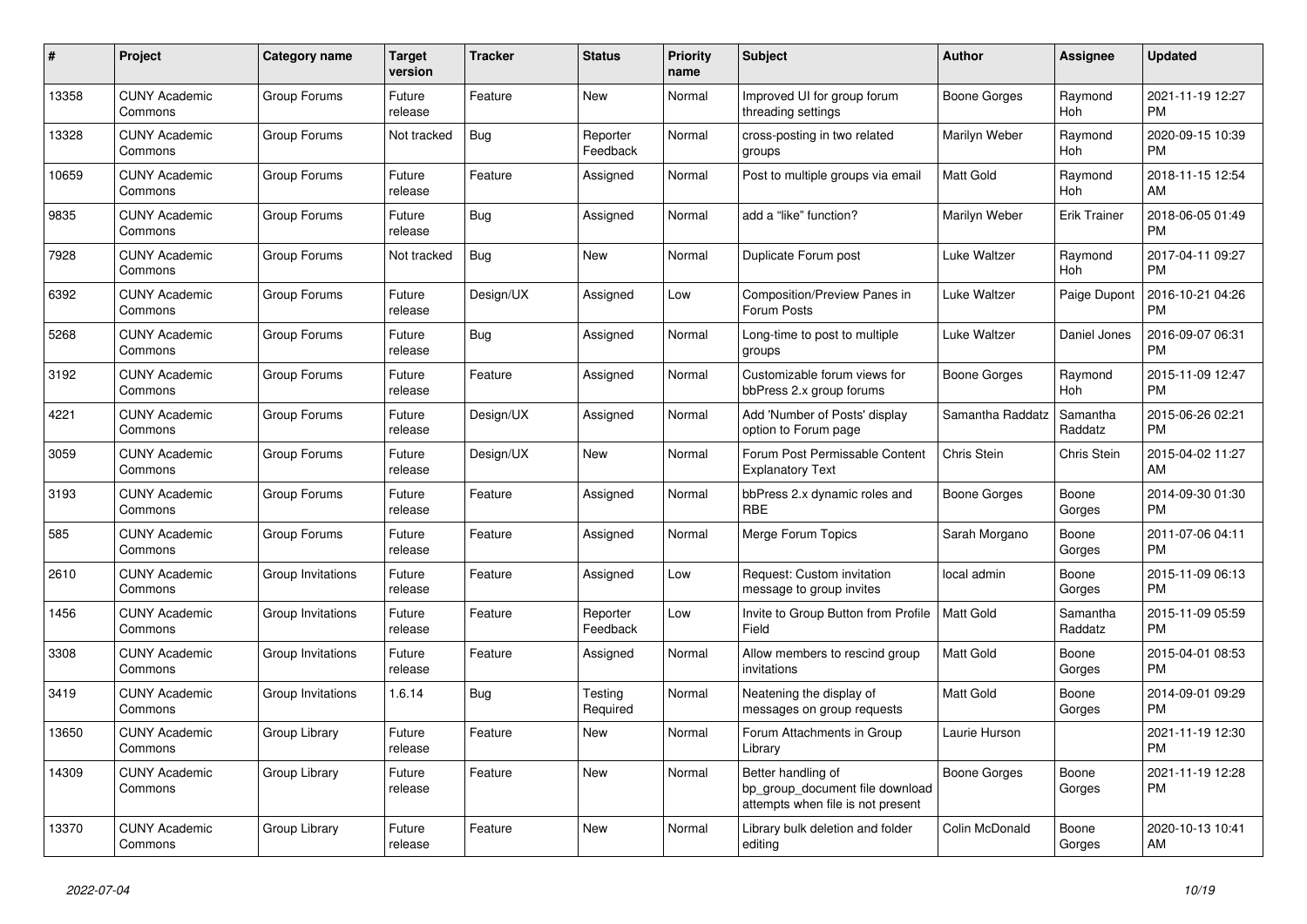| $\#$  | <b>Project</b>                  | <b>Category name</b>           | <b>Target</b><br>version | <b>Tracker</b> | <b>Status</b>        | <b>Priority</b><br>name | <b>Subject</b>                                                              | <b>Author</b>          | Assignee            | <b>Updated</b>                |
|-------|---------------------------------|--------------------------------|--------------------------|----------------|----------------------|-------------------------|-----------------------------------------------------------------------------|------------------------|---------------------|-------------------------------|
| 7115  | <b>CUNY Academic</b><br>Commons | Groups (misc)                  | Future<br>release        | Feature        | Reporter<br>Feedback | Normal                  | make licensing info clear during<br>group creation                          | <b>Matt Gold</b>       | Raymond<br>Hoh      | 2020-12-08 11:32<br>AM        |
| 12446 | <b>CUNY Academic</b><br>Commons | Groups (misc)                  | Future<br>release        | Feature        | Reporter<br>Feedback | Normal                  | Toggle default site to group forum<br>posting                               | Laurie Hurson          | Laurie Hurson       | 2020-03-10 11:57<br>AM        |
| 1544  | <b>CUNY Academic</b><br>Commons | Groups (misc)                  | Future<br>release        | Feature        | Reporter<br>Feedback | Normal                  | Group Filtering and Sorting                                                 | Matt Gold              | Chris Stein         | 2019-03-01 02:25<br><b>PM</b> |
| 9015  | <b>CUNY Academic</b><br>Commons | Groups (misc)                  | Not tracked              | Outreach       | Assigned             | Normal                  | Email group admins the email<br>addresses of their groups                   | Matt Gold              | Matt Gold           | 2018-01-02 09:54<br>AM        |
| 481   | <b>CUNY Academic</b><br>Commons | Groups (misc)                  | Future<br>release        | Feature        | Assigned             | Normal                  | ability to archive inactive groups<br>and blogs                             | Michael Mandiberg      | Samantha<br>Raddatz | 2015-11-09 05:56<br><b>PM</b> |
| 3458  | <b>CUNY Academic</b><br>Commons | Groups (misc)                  | Future<br>release        | Feature        | Assigned             | Normal                  | Filter Members of Group by<br>Campus                                        | Michael Smith          | Samantha<br>Raddatz | 2014-09-26 08:32<br><b>PM</b> |
| 12392 | <b>CUNY Academic</b><br>Commons | Help/Codex                     | Not tracked              | Documentation  | <b>New</b>           | Normal                  | <b>Updates to Common Commons</b><br>Questions on Help Page                  | scott voth             | Margaret<br>Galvan  | 2020-02-11 10:53<br>AM        |
| 11883 | <b>CUNY Academic</b><br>Commons | Help/Codex                     | Not tracked              | Support        | <b>New</b>           | Normal                  | Need Embedding Help Page<br>Update (Tableau)                                | <b>Anthony Wheeler</b> | scott voth          | 2019-09-24 08:49<br>AM        |
| 4980  | <b>CUNY Academic</b><br>Commons | Home Page                      | Future<br>release        | Feature        | Assigned             | Normal                  | CAC Featured Content -- Adding<br>Randomization                             | Matt Gold              | Boone<br>Gorges     | 2016-12-12 03:01<br><b>PM</b> |
| 6995  | <b>CUNY Academic</b><br>Commons | Home Page                      | Not tracked              | Bug            | Assigned             | Normal                  | member filter on homepage not<br>workina                                    | Matt Gold              | Raymond<br>Hoh      | 2016-12-11 09:46<br><b>PM</b> |
| 1888  | <b>CUNY Academic</b><br>Commons | Home Page                      | Future<br>release        | Feature        | Assigned             | Normal                  | Refactor BP MPO Activity Filter to<br>support proper pagination             | Sarah Morgano          | Boone<br>Gorges     | 2014-05-01 07:11<br><b>PM</b> |
| 1983  | <b>CUNY Academic</b><br>Commons | Home Page                      | Future<br>release        | Feature        | Assigned             | Low                     | Media Library integration with<br>Featured Content plugin                   | Boone Gorges           | Dominic<br>Giglio   | 2014-03-17 10:34<br>AM        |
| 10580 | <b>CUNY Academic</b><br>Commons | Information<br>Architecture    | Future<br>release        | Design/UX      | New                  | Normal                  | Primary nav item review                                                     | Boone Gorges           | Sara Cannon         | 2022-06-28 01:29<br><b>PM</b> |
| 13891 | <b>CUNY Academic</b><br>Commons | Internal Tools and<br>Workflow | 2.1.0                    | Feature        | <b>New</b>           | Normal                  | Migrate automated linting to<br>GitHub Actions                              | Boone Gorges           | Jeremy Felt         | 2022-06-29 11:13<br>AM        |
| 15194 | <b>CUNY Academic</b><br>Commons | Internal Tools and<br>Workflow | 2.1.0                    | Feature        | <b>New</b>           | Normal                  | PHPCS sniff for un-restored<br>switch_to_blog() calls                       | Boone Gorges           | Jeremy Felt         | 2022-05-26 10:45<br>AM        |
| 3230  | <b>CUNY Academic</b><br>Commons | Internal Tools and<br>Workflow | Not tracked              | Feature        | Assigned             | High                    | Scripts for quicker<br>provisioning/updating of<br>development environments | <b>Boone Gorges</b>    | Boone<br>Gorges     | 2016-01-26 04:54<br><b>PM</b> |
| 12382 | <b>CUNY Academic</b><br>Commons | Membership                     | Not tracked              | Support        | <b>New</b>           | Normal                  | Email request change                                                        | Marilyn Weber          | Marilyn<br>Weber    | 2020-02-06 12:56<br><b>PM</b> |
| 5234  | <b>CUNY Academic</b><br>Commons | Membership                     | Future<br>release        | Feature        | Assigned             | Normal                  | Write Unconfirmed patch for WP                                              | Boone Gorges           | Boone<br>Gorges     | 2016-10-24 11:18<br>AM        |
| 3517  | <b>CUNY Academic</b><br>Commons | My Commons                     | Future<br>release        | Feature        | Assigned             | Normal                  | Mute/Unmute My Commons<br>updates                                           | <b>Matt Gold</b>       | Raymond<br>Hoh      | 2015-11-09 01:19<br><b>PM</b> |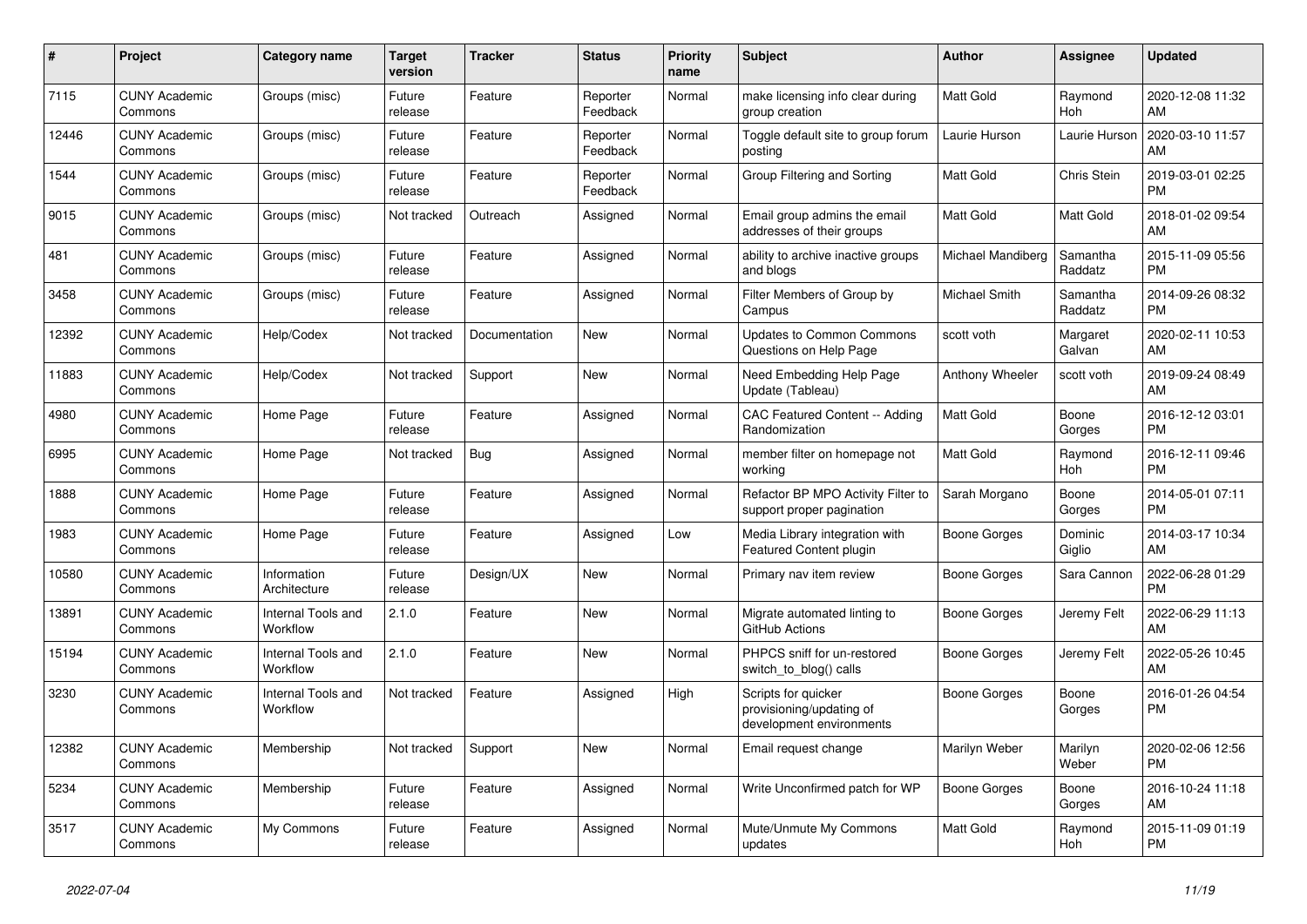| $\#$  | Project                         | <b>Category name</b>    | <b>Target</b><br>version | <b>Tracker</b> | <b>Status</b>        | Priority<br>name | <b>Subject</b>                                                                             | <b>Author</b>           | <b>Assignee</b>    | <b>Updated</b>                |
|-------|---------------------------------|-------------------------|--------------------------|----------------|----------------------|------------------|--------------------------------------------------------------------------------------------|-------------------------|--------------------|-------------------------------|
| 3565  | <b>CUNY Academic</b><br>Commons | My Commons              | Not tracked              | Documentation  | <b>New</b>           | Normal           | Load Newest inconsistencies                                                                | Chris Stein             | scott voth         | 2015-11-09 01:16<br><b>PM</b> |
| 4535  | <b>CUNY Academic</b><br>Commons | My Commons              | Future<br>release        | Bug            | <b>New</b>           | Low              | My Commons filter issue                                                                    | scott voth              | Raymond<br>Hoh     | 2015-09-01 11:17<br>AM        |
| 3536  | <b>CUNY Academic</b><br>Commons | My Commons              | Future<br>release        | Feature        | Assigned             | Normal           | Infinite Scroll on My Commons<br>page                                                      | <b>Matt Gold</b>        | Raymond<br>Hoh     | 2015-04-13 04:42<br><b>PM</b> |
| 3577  | <b>CUNY Academic</b><br>Commons | My Commons              | Future<br>release        | Design/UX      | Assigned             | Normal           | Replies to items in My Commons                                                             | <b>Matt Gold</b>        | Raymond<br>Hoh     | 2015-04-09 05:19<br><b>PM</b> |
| 3330  | <b>CUNY Academic</b><br>Commons | My Commons              | Future<br>release        | Feature        | Assigned             | Normal           | "Commons Information" tool                                                                 | Boone Gorges            | Chris Stein        | 2014-09-22 08:46<br><b>PM</b> |
| 9028  | <b>CUNY Academic</b><br>Commons | Onboarding              | Future<br>release        | Feature        | Assigned             | Normal           | suggest groups to new members<br>during the registration process                           | Matt Gold               | <b>Chris Stein</b> | 2018-10-24 12:34<br><b>PM</b> |
| 9895  | <b>CUNY Academic</b><br>Commons | Onboarding              | Future<br>release        | Feature        | Assigned             | Normal           | Add "Accept Invitation"<br>link/button/function to Group<br>and/or Site invitation emails? | Luke Waltzer            | Boone<br>Gorges    | 2018-06-07 12:42<br><b>PM</b> |
| 8440  | <b>CUNY Academic</b><br>Commons | Onboarding              | Not tracked              | Bug            | New                  | Normal           | Create Test Email Accounts for<br><b>Onboarding Project</b>                                | Stephen Real            | Stephen Real       | 2017-08-01 09:49<br><b>PM</b> |
| 5955  | <b>CUNY Academic</b><br>Commons | Outreach                | Future<br>release        | Feature        | Assigned             | Normal           | Create auto-newsletter for<br>commons members                                              | <b>Matt Gold</b>        | Luke Waltzer       | 2016-08-30 10:34<br>AM        |
| 15242 | <b>CUNY Academic</b><br>Commons | Performance             | Not tracked              | <b>Bug</b>     | Reporter<br>Feedback | Normal           | Slugist site                                                                               | Raffi<br>Khatchadourian | Boone<br>Gorges    | 2022-02-07 11:14<br>AM        |
| 14908 | <b>CUNY Academic</b><br>Commons | Performance             |                          | Bug            | New                  | Normal           | Stale object cache on cdev                                                                 | Raymond Hoh             | Boone<br>Gorges    | 2021-12-07 09:45<br>AM        |
| 10794 | <b>CUNY Academic</b><br>Commons | Performance             | Not tracked              | <b>Bug</b>     | <b>New</b>           | Normal           | Memcached connection<br>occasionally breaks                                                | Boone Gorges            | Boone<br>Gorges    | 2018-12-06 03:30<br><b>PM</b> |
| 14787 | <b>CUNY Academic</b><br>Commons | Plugin Packages         | Future<br>release        | Feature        | <b>New</b>           | Normal           | Creating a "Design" plugin<br>package                                                      | Laurie Hurson           | scott voth         | 2022-04-27 04:56<br><b>PM</b> |
| 14184 | <b>CUNY Academic</b><br>Commons | <b>Public Portfolio</b> | Future<br>release        | Feature        | <b>New</b>           | Normal           | Centralized mechanism for storing<br>Campus affiliations                                   | Boone Gorges            | Boone<br>Gorges    | 2022-01-04 11:35<br>AM        |
| 10354 | <b>CUNY Academic</b><br>Commons | <b>Public Portfolio</b> | Future<br>release        | Feature        | <b>New</b>           | Normal           | Opt out of Having a Profile Page                                                           | scott voth              | Chris Stein        | 2020-05-12 10:43<br>AM        |
| 11496 | <b>CUNY Academic</b><br>Commons | <b>Public Portfolio</b> | 1.15.2                   | Support        | New                  | Normal           | Replace Twitter Icon on Member<br>Portfolio page                                           | scott voth              | Boone<br>Gorges    | 2019-06-06 01:03<br><b>PM</b> |
| 3768  | <b>CUNY Academic</b><br>Commons | <b>Public Portfolio</b> | Future<br>release        | Feature        | Assigned             | Normal           | Institutions/Past positions on<br>public portfolios                                        | <b>Matt Gold</b>        | Boone<br>Gorges    | 2018-04-23 10:44<br>AM        |
| 2881  | <b>CUNY Academic</b><br>Commons | <b>Public Portfolio</b> | Future<br>release        | Feature        | Assigned             | Normal           | Redesign the UX for Profiles                                                               | Chris Stein             | Chris Stein        | 2016-10-13 12:45<br><b>PM</b> |
| 5827  | <b>CUNY Academic</b><br>Commons | <b>Public Portfolio</b> | Future<br>release        | <b>Bug</b>     | Assigned             | Normal           | Academic Interests square bracket   scott voth<br>links not working                        |                         | Chris Stein        | 2016-08-11 11:59<br><b>PM</b> |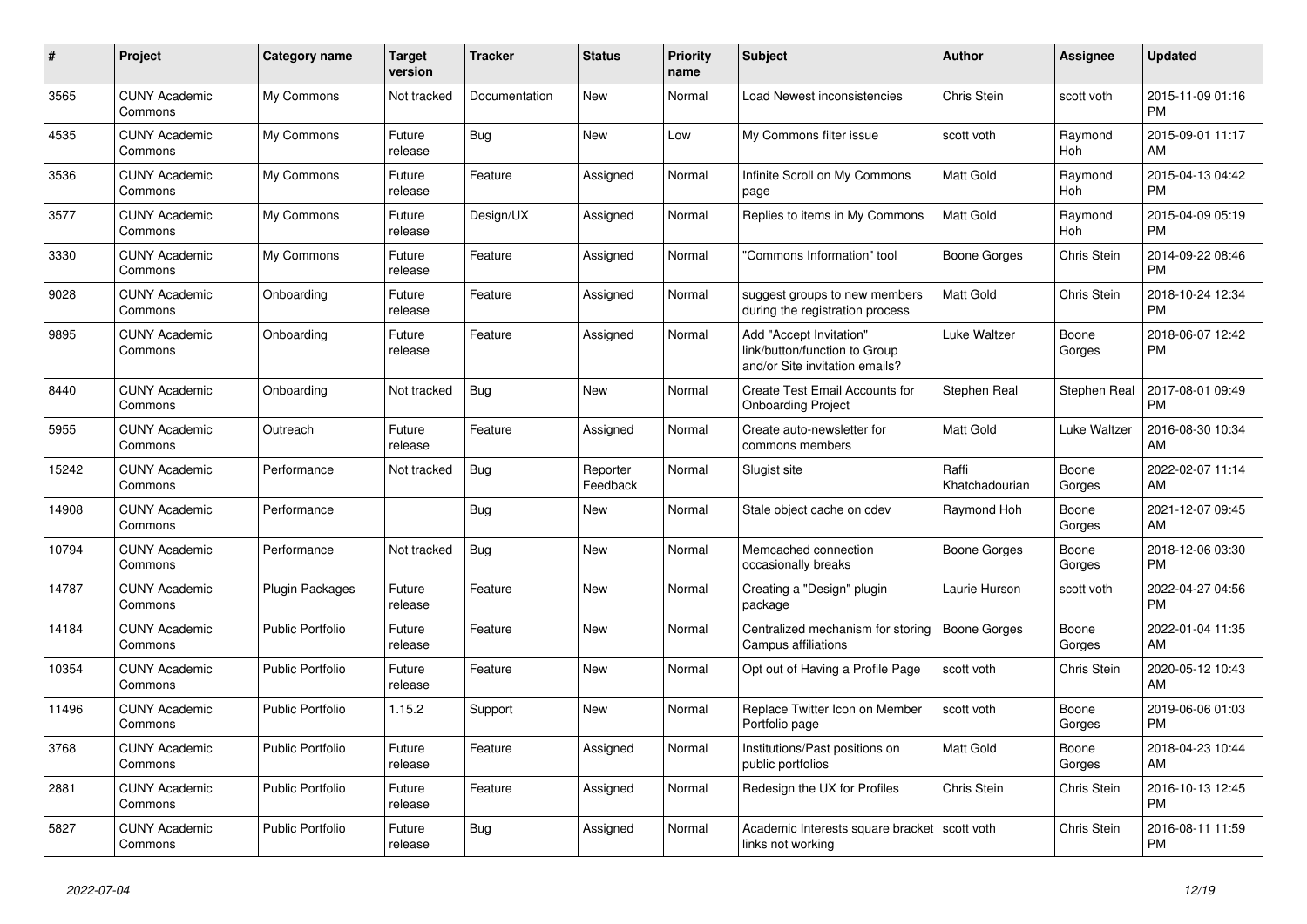| #     | Project                         | <b>Category name</b>    | <b>Target</b><br>version | <b>Tracker</b> | <b>Status</b>        | <b>Priority</b><br>name | <b>Subject</b>                                                                 | Author              | <b>Assignee</b>     | <b>Updated</b>                |
|-------|---------------------------------|-------------------------|--------------------------|----------------|----------------------|-------------------------|--------------------------------------------------------------------------------|---------------------|---------------------|-------------------------------|
| 2013  | <b>CUNY Academic</b><br>Commons | <b>Public Portfolio</b> | Future<br>release        | Feature        | Assigned             | Low                     | Have Profile Privacy Options show   Matt Gold<br>up only for filled-in fields  |                     | Boone<br>Gorges     | 2015-11-09 06:09<br>PM.       |
| 4622  | <b>CUNY Academic</b><br>Commons | <b>Public Portfolio</b> | Future<br>release        | Design/UX      | New                  | Normal                  | <b>Profile Visibility Settings</b>                                             | Samantha Raddatz    | Samantha<br>Raddatz | 2015-09-21 12:18<br><b>PM</b> |
| 4404  | <b>CUNY Academic</b><br>Commons | <b>Public Portfolio</b> | Future<br>release        | Design/UX      | Assigned             | Normal                  | Change color of permissions info<br>on portfolio editing interface             | Matt Gold           | Samantha<br>Raddatz | 2015-08-11 05:28<br><b>PM</b> |
| 4253  | <b>CUNY Academic</b><br>Commons | <b>Public Portfolio</b> | Future<br>release        | Design/UX      | New                  | Normal                  | Encourage users to add portfolio<br>content                                    | Samantha Raddatz    | Samantha<br>Raddatz | 2015-07-07 11:32<br>AM        |
| 3770  | <b>CUNY Academic</b><br>Commons | <b>Public Portfolio</b> | Future<br>release        | Feature        | Assigned             | Normal                  | Improve Layout/Formatting of<br>Positions Area on Public Portfolios            | <b>Matt Gold</b>    | Chris Stein         | 2015-04-01 09:17<br><b>PM</b> |
| 3042  | <b>CUNY Academic</b><br>Commons | <b>Public Portfolio</b> | Future<br>release        | Feature        | Assigned             | Normal                  | Browsing member interests                                                      | Matt Gold           | Boone<br>Gorges     | 2015-03-21 09:04<br>PM.       |
| 2832  | <b>CUNY Academic</b><br>Commons | <b>Public Portfolio</b> | Future<br>release        | Feature        | Assigned             | Normal                  | Improve interface for (not)<br>auto-linking profile fields                     | Boone Gorges        | Chris Stein         | 2015-01-05 08:52<br>PM.       |
| 2753  | <b>CUNY Academic</b><br>Commons | <b>Public Portfolio</b> | Future<br>release        | Feature        | New                  | Normal                  | Create actual actual tagification in<br>academic interests and other<br>fields | Micki Kaufman       | Boone<br>Gorges     | 2015-01-05 08:52<br>PM.       |
| 3220  | <b>CUNY Academic</b><br>Commons | <b>Public Portfolio</b> | Future<br>release        | Feature        | Assigned             | Normal                  | Add indent/outdent option to<br>Formatting Buttons on Profile<br>Page          | <b>Matt Gold</b>    | Boone<br>Gorges     | 2014-05-21 10:39<br>PM.       |
| 3048  | <b>CUNY Academic</b><br>Commons | Public Portfolio        | Future<br>release        | Feature        | New                  | Low                     | Images for rich text profile fields                                            | Boone Gorges        | Boone<br>Gorges     | 2014-02-19 12:56<br>PM.       |
| 12247 | <b>CUNY Academic</b><br>Commons | Publicity               | Not tracked              | Support        | New                  | Normal                  | Screenshot of First Commons<br>Homepage                                        | scott voth          | scott voth          | 2020-01-14 12:08<br><b>PM</b> |
| 9643  | <b>CUNY Academic</b><br>Commons | Publicity               | Not tracked              | Feature        | New                  | Normal                  | Create a page on the Commons<br>for logos etc.                                 | Stephen Real        | Stephen Real        | 2018-04-24 10:53<br>AM.       |
| 6115  | <b>CUNY Academic</b><br>Commons | Publicity               | Not tracked              | Feature        | Assigned             | Normal                  | create digital signage for GC                                                  | <b>Matt Gold</b>    | scott voth          | 2016-10-11 10:09<br>PM.       |
| 6014  | <b>CUNY Academic</b><br>Commons | Publicity               | Future<br>release        | Publicity      | Reporter<br>Feedback | Normal                  | Google search listing                                                          | Matt Gold           | Boone<br>Gorges     | 2016-09-21 03:48<br><b>PM</b> |
| 3510  | <b>CUNY Academic</b><br>Commons | Publicity               | 1.7                      | Publicity      | Assigned             | Normal                  | Post on the News Blog re: 'My<br>Commons'                                      | Micki Kaufman       | Sarah<br>Morgano    | 2014-10-15 11:18<br>AM.       |
| 3511  | <b>CUNY Academic</b><br>Commons | Publicity               | 1.7                      | Publicity      | Assigned             | Normal                  | Social media for 1.7                                                           | Micki Kaufman       | Sarah<br>Morgano    | 2014-10-14 03:32<br>PM        |
| 3509  | <b>CUNY Academic</b><br>Commons | Publicity               | 1.7                      | Publicity      | New                  | Normal                  | Create 1.7 digital signage imagery                                             | Micki Kaufman       | Marilyn<br>Weber    | 2014-10-01 12:40<br>PM        |
| 3506  | <b>CUNY Academic</b><br>Commons | Publicity               | 1.7                      | Publicity      | New                  | Normal                  | Prepare 1.7 email messaging                                                    | Micki Kaufman       | Micki<br>Kaufman    | 2014-10-01 12:36<br><b>PM</b> |
| 11945 | <b>CUNY Academic</b><br>Commons | Reckoning               | Future<br>release        | Feature        | Reporter<br>Feedback | Normal                  | Add Comments bubble to<br>Reckoning views                                      | <b>Boone Gorges</b> | Boone<br>Gorges     | 2019-11-12 05:14<br><b>PM</b> |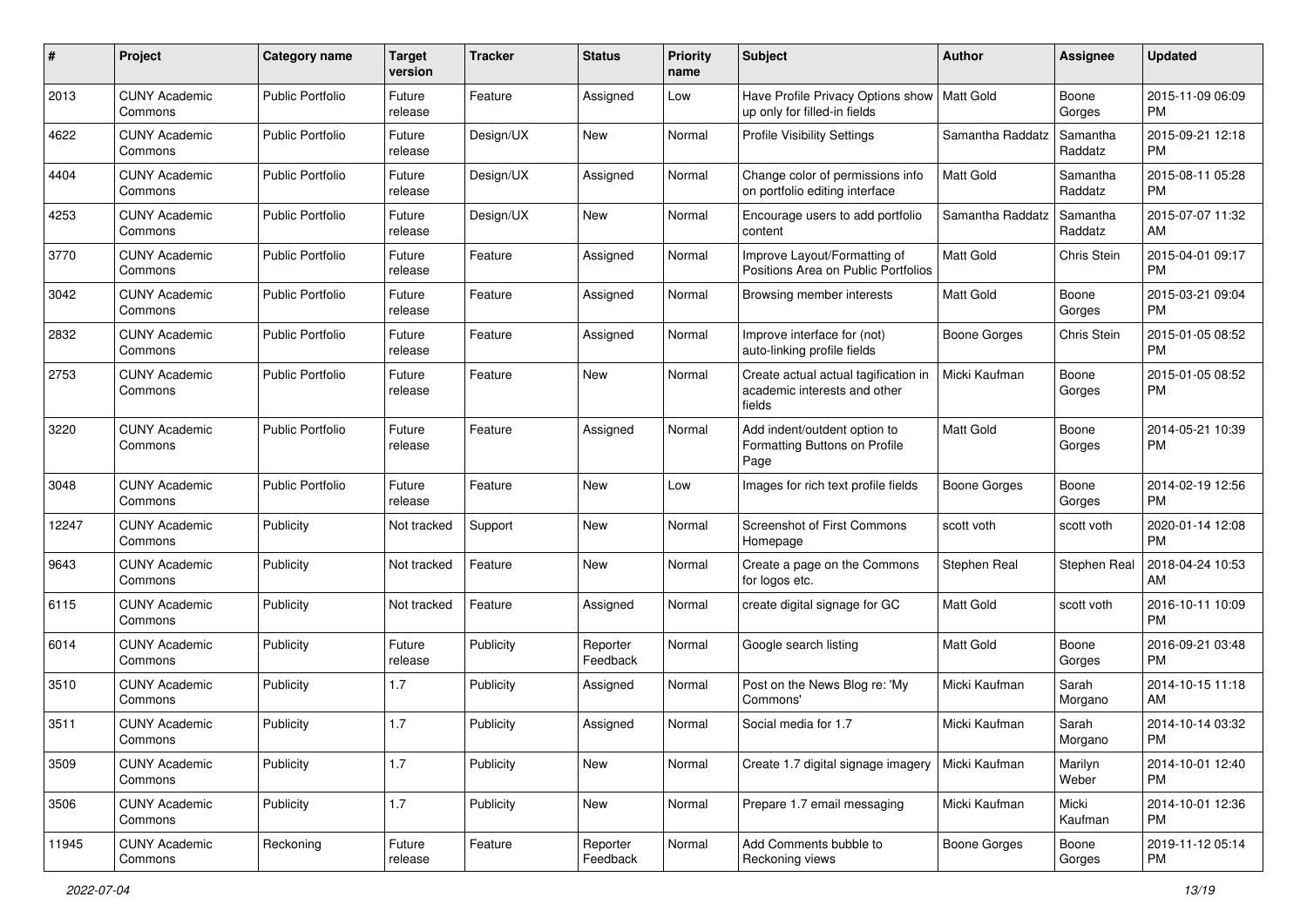| $\#$  | Project                         | <b>Category name</b>     | <b>Target</b><br>version | <b>Tracker</b> | <b>Status</b>        | Priority<br>name | <b>Subject</b>                                                    | <b>Author</b>       | <b>Assignee</b>     | <b>Updated</b>                |
|-------|---------------------------------|--------------------------|--------------------------|----------------|----------------------|------------------|-------------------------------------------------------------------|---------------------|---------------------|-------------------------------|
| 3615  | <b>CUNY Academic</b><br>Commons | Redmine                  | Not tracked              | Feature        | <b>New</b>           | Low              | Create Redmine issues via email                                   | Dominic Giglio      | Boone<br>Gorges     | 2017-11-16 11:36<br>AM        |
| 940   | <b>CUNY Academic</b><br>Commons | Redmine                  | Future<br>release        | Feature        | Assigned             | Low              | Communication with users after<br>releases                        | <b>Matt Gold</b>    | Dominic<br>Giglio   | 2012-09-09 04:36<br><b>PM</b> |
| 11860 | <b>CUNY Academic</b><br>Commons | Registration             | Future<br>release        | Feature        | <b>New</b>           | Normal           | Ensure Students Are Aware They<br>Can Use Aliases At Registration | scott voth          |                     | 2019-09-24 08:46<br>AM        |
| 10273 | <b>CUNY Academic</b><br>Commons | Registration             | Not tracked              | Support        | Reporter<br>Feedback | Normal           | users combining CF and campus<br>address                          | Marilyn Weber       |                     | 2019-09-18 10:58<br>AM        |
| 5225  | <b>CUNY Academic</b><br>Commons | Registration             | Future<br>release        | Feature        | Assigned             | Normal           | On-boarding Issues                                                | Luke Waltzer        | Samantha<br>Raddatz | 2016-02-12 02:58<br><b>PM</b> |
| 308   | <b>CUNY Academic</b><br>Commons | Registration             | Future<br>release        | Feature        | <b>New</b>           | Normal           | Group recommendations for<br>signup process                       | <b>Boone Gorges</b> | Samantha<br>Raddatz | 2015-11-09 05:07<br><b>PM</b> |
| 370   | <b>CUNY Academic</b><br>Commons | Registration             | Future<br>release        | Feature        | Assigned             | High             | <b>Guest Accounts</b>                                             | <b>Matt Gold</b>    | Matt Gold           | 2015-04-09 09:33<br><b>PM</b> |
| 16177 | <b>CUNY Academic</b><br>Commons | Reply By Email           |                          | Bug            | New                  | Normal           | Switch to Inbound mode for RBE                                    | Raymond Hoh         | Raymond<br>Hoh      | 2022-05-30 04:32<br><b>PM</b> |
| 13430 | <b>CUNY Academic</b><br>Commons | Reply By Email           | Not tracked              | <b>Bug</b>     | <b>New</b>           | Normal           | Delay in RBE                                                      | Luke Waltzer        | Raymond<br>Hoh      | 2020-10-13 11:16<br>AM        |
| 8991  | <b>CUNY Academic</b><br>Commons | Reply By Email           | Not tracked              | Bug            | Hold                 | Normal           | RBE duplicate email message<br>issue                              | <b>Matt Gold</b>    | Raymond<br>Hoh      | 2018-02-18 08:53<br><b>PM</b> |
| 8976  | <b>CUNY Academic</b><br>Commons | Reply By Email           | Not tracked              | Feature        | Assigned             | Normal           | Package RBE new topics posting?                                   | <b>Matt Gold</b>    | Raymond<br>Hoh      | 2017-12-04 02:34<br><b>PM</b> |
| 6671  | <b>CUNY Academic</b><br>Commons | Reply By Email           | Not tracked              | Bug            | Assigned             | Normal           | "Post too often" RBE error<br>message                             | Matt Gold           | Raymond<br>Hoh      | 2016-11-11 09:55<br>AM        |
| 3369  | <b>CUNY Academic</b><br>Commons | Reply By Email           | Not tracked              | Outreach       | Hold                 | Normal           | Release reply by email to WP<br>plugin directory                  | Matt Gold           | Raymond<br>Hoh      | 2016-03-01 12:46<br><b>PM</b> |
| 3002  | <b>CUNY Academic</b><br>Commons | Search                   | Future<br>release        | Feature        | Assigned             | Normal           | Overhaul CAC search by using<br>external search appliance         | <b>Boone Gorges</b> | Boone<br>Gorges     | 2020-07-15 03:05<br><b>PM</b> |
| 9729  | <b>CUNY Academic</b><br>Commons | <b>SEO</b>               | Not tracked              | Support        | New                  | Normal           | 503 Errors showing on<br>newlaborforum.cuny.edu                   | Diane Krauthamer    | Raymond<br>Hoh      | 2018-05-22 04:48<br><b>PM</b> |
| 3662  | <b>CUNY Academic</b><br>Commons | <b>SEO</b>               | Future<br>release        | Feature        | Assigned             | Normal           | Duplicate Content/SEO/Google<br>issues                            | Matt Gold           | Raymond<br>Hoh      | 2015-04-13 04:37<br><b>PM</b> |
| 13048 | <b>CUNY Academic</b><br>Commons | Shortcodes and<br>embeds | Future<br>release        | Feature        | New                  | Normal           | Jupyter Notebooks support                                         | Boone Gorges        |                     | 2020-07-14 11:46<br>AM        |
| 13331 | <b>CUNY Academic</b><br>Commons | Site cloning             | Future<br>release        | Bug            | New                  | Normal           | Combine Site Template and Clone<br>operations                     | Boone Gorges        | Jeremy Felt         | 2021-11-19 12:39<br><b>PM</b> |
| 13975 | <b>CUNY Academic</b><br>Commons | Social Paper             | Not tracked              | Support        | Reporter<br>Feedback | Normal           | can't approve comments on Social<br>Paper paper                   | Marilyn Weber       |                     | 2021-02-12 09:33<br>AM        |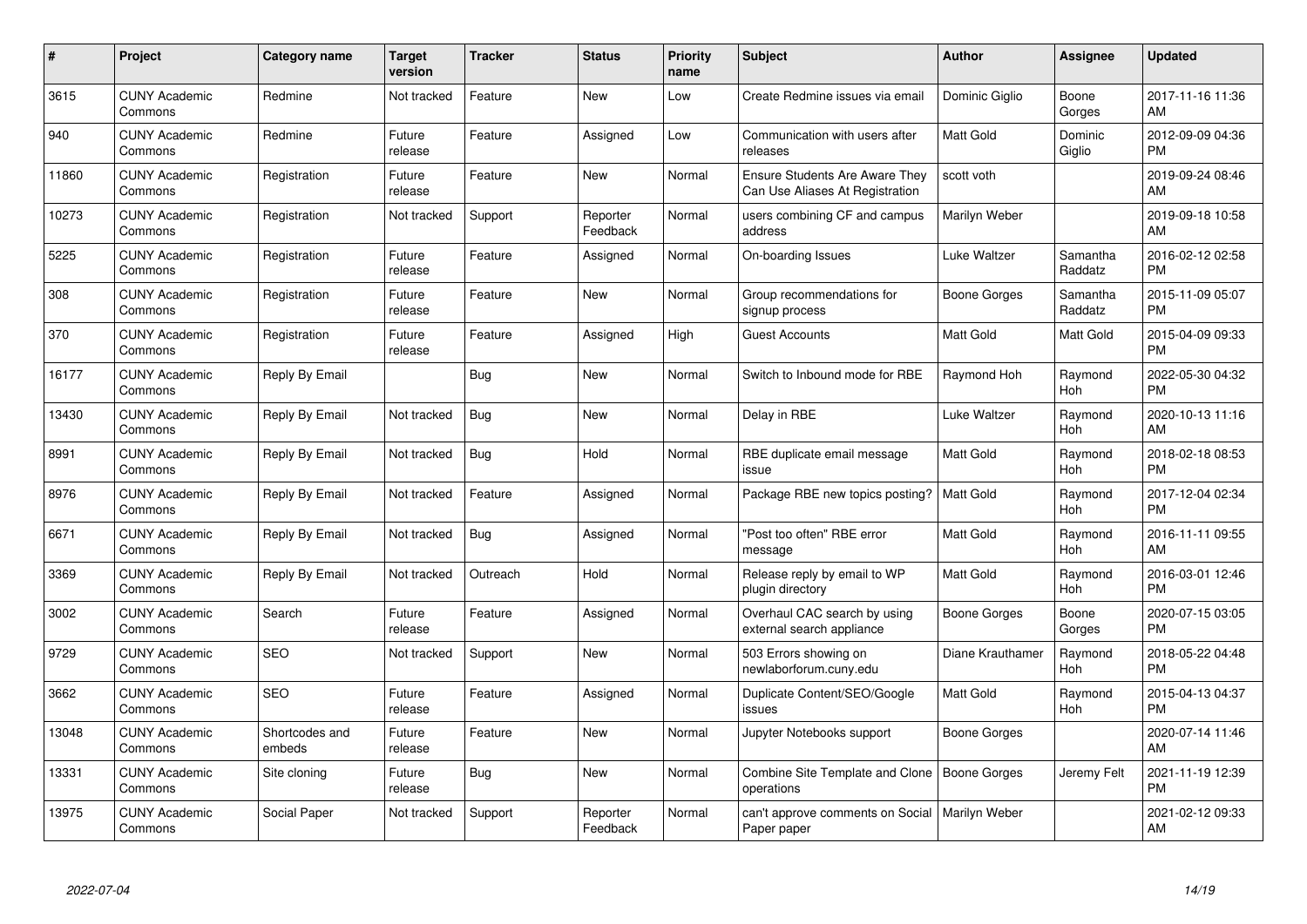| #    | Project                         | <b>Category name</b>    | <b>Target</b><br>version | <b>Tracker</b> | <b>Status</b> | <b>Priority</b><br>name | Subject                                                                                                                                               | Author                  | <b>Assignee</b>     | <b>Updated</b>                |
|------|---------------------------------|-------------------------|--------------------------|----------------|---------------|-------------------------|-------------------------------------------------------------------------------------------------------------------------------------------------------|-------------------------|---------------------|-------------------------------|
| 5050 | <b>CUNY Academic</b><br>Commons | Social Paper            | Future<br>release        | Feature        | <b>New</b>    | Low                     | Making comments visible in SP<br>editing mode (SP suggestion #1)                                                                                      | Marilyn Weber           | Samantha<br>Raddatz | 2019-09-17 11:10<br><b>PM</b> |
| 7981 | <b>CUNY Academic</b><br>Commons | Social Paper            | Future<br>release        | Bug            | New           | Normal                  | Social Paper comments should<br>not go to spam                                                                                                        | Luke Waltzer            | Boone<br>Gorges     | 2018-04-16 03:52<br><b>PM</b> |
| 7663 | <b>CUNY Academic</b><br>Commons | Social Paper            | Future<br>release        | Bug            | <b>New</b>    | Normal                  | Social Paper notifications not<br>formatted correctly on secondary<br>sites                                                                           | <b>Boone Gorges</b>     | Boone<br>Gorges     | 2018-04-16 03:52<br><b>PM</b> |
| 8898 | <b>CUNY Academic</b><br>Commons | Social Paper            | Not tracked              | Feature        | Assigned      | Normal                  | Usage data on docs and social<br>paper                                                                                                                | Matt Gold               | Matt Gold           | 2017-11-16 11:32<br>AM        |
| 5199 | <b>CUNY Academic</b><br>Commons | Social Paper            | Future<br>release        | Feature        | <b>New</b>    | Normal                  | add tables to the SP editor                                                                                                                           | Marilyn Weber           |                     | 2016-10-24 11:27<br>AM        |
| 5182 | <b>CUNY Academic</b><br>Commons | Social Paper            | Future<br>release        | Design/UX      | <b>New</b>    | Normal                  | "Publishing" a private paper on<br>social paper?                                                                                                      | Raffi<br>Khatchadourian | Boone<br>Gorges     | 2016-10-13 04:12<br><b>PM</b> |
| 5489 | <b>CUNY Academic</b><br>Commons | Social Paper            | Future<br>release        | Feature        | New           | Normal                  | Asc/desc sorting for Social Paper<br>directories                                                                                                      | <b>Boone Gorges</b>     |                     | 2016-04-21 10:06<br><b>PM</b> |
| 5488 | <b>CUNY Academic</b><br>Commons | Social Paper            | Future<br>release        | Bug            | <b>New</b>    | Normal                  | Add a "last edited by" field to<br>Social Paper group directories                                                                                     | <b>Boone Gorges</b>     |                     | 2016-04-21 10:05<br><b>PM</b> |
| 5053 | <b>CUNY Academic</b><br>Commons | Social Paper            | Future<br>release        | Feature        | <b>New</b>    | Low                     | Scrollable menu to add readers<br>(SP suggestion #4)                                                                                                  | Marilyn Weber           | Samantha<br>Raddatz | 2016-04-21 05:21<br><b>PM</b> |
| 5397 | <b>CUNY Academic</b><br>Commons | Social Paper            | Future<br>release        | Feature        | New           | Normal                  | frustrating to have to<br>enable/disable in SP                                                                                                        | Marilyn Weber           | Samantha<br>Raddatz | 2016-04-20 03:39<br><b>PM</b> |
| 5282 | <b>CUNY Academic</b><br>Commons | Social Paper            | Future<br>release        | Bug            | New           | Normal                  | Replying via email directs to paper<br>but not individual comment.                                                                                    | Marilyn Weber           | Raymond<br>Hoh      | 2016-03-02 01:48<br><b>PM</b> |
| 5205 | <b>CUNY Academic</b><br>Commons | Social Paper            | Future<br>release        | Feature        | <b>New</b>    | Normal                  | Social Paper folders                                                                                                                                  | Marilyn Weber           |                     | 2016-02-11 10:24<br><b>PM</b> |
| 5058 | <b>CUNY Academic</b><br>Commons | Social Paper            | Future<br>release        | Feature        | <b>New</b>    | Low                     | Can there be a clearer signal that<br>even when comments have<br>already been made you add<br>comments by clicking on the side?<br>(SP suggestion #5) | Marilyn Weber           | Samantha<br>Raddatz | 2016-02-11 10:24<br><b>PM</b> |
| 5052 | <b>CUNY Academic</b><br>Commons | Social Paper            | Future<br>release        | Feature        | New           | Low                     | Sentence by sentence or line by<br>line comments (SP suggestion #3)                                                                                   | Marilyn Weber           | Boone<br>Gorges     | 2016-02-11 10:24<br><b>PM</b> |
| 5183 | <b>CUNY Academic</b><br>Commons | Social Paper            | Future<br>release        | Design/UX      | <b>New</b>    | Normal                  | Creating a new paper when<br>viewing an existing paper                                                                                                | Raffi<br>Khatchadourian | Samantha<br>Raddatz | 2016-02-02 12:09<br><b>PM</b> |
| 6426 | <b>CUNY Academic</b><br>Commons | Spam/Spam<br>Prevention | Future<br>release        | Feature        | Assigned      | Normal                  | Force captcha on all comments?                                                                                                                        | <b>Matt Gold</b>        | <b>Tahir Butt</b>   | 2016-10-24 02:06<br><b>PM</b> |
| 8666 | <b>CUNY Academic</b><br>Commons | Teaching                | Not tracked              | Documentation  | Assigned      | Normal                  | Create Teaching on the Commons   Matt Gold<br>Resource Page                                                                                           |                         | Laurie Hurson       | 2019-09-23 03:16<br><b>PM</b> |
| 3090 | <b>CUNY Academic</b><br>Commons | Twitter page            | Future<br>release        | Feature        | Assigned      | Normal                  | Prevent Retweets from showing<br>up on Commons twitter page                                                                                           | Matt Gold               | <b>Tahir Butt</b>   | 2016-10-24 11:31<br>AM        |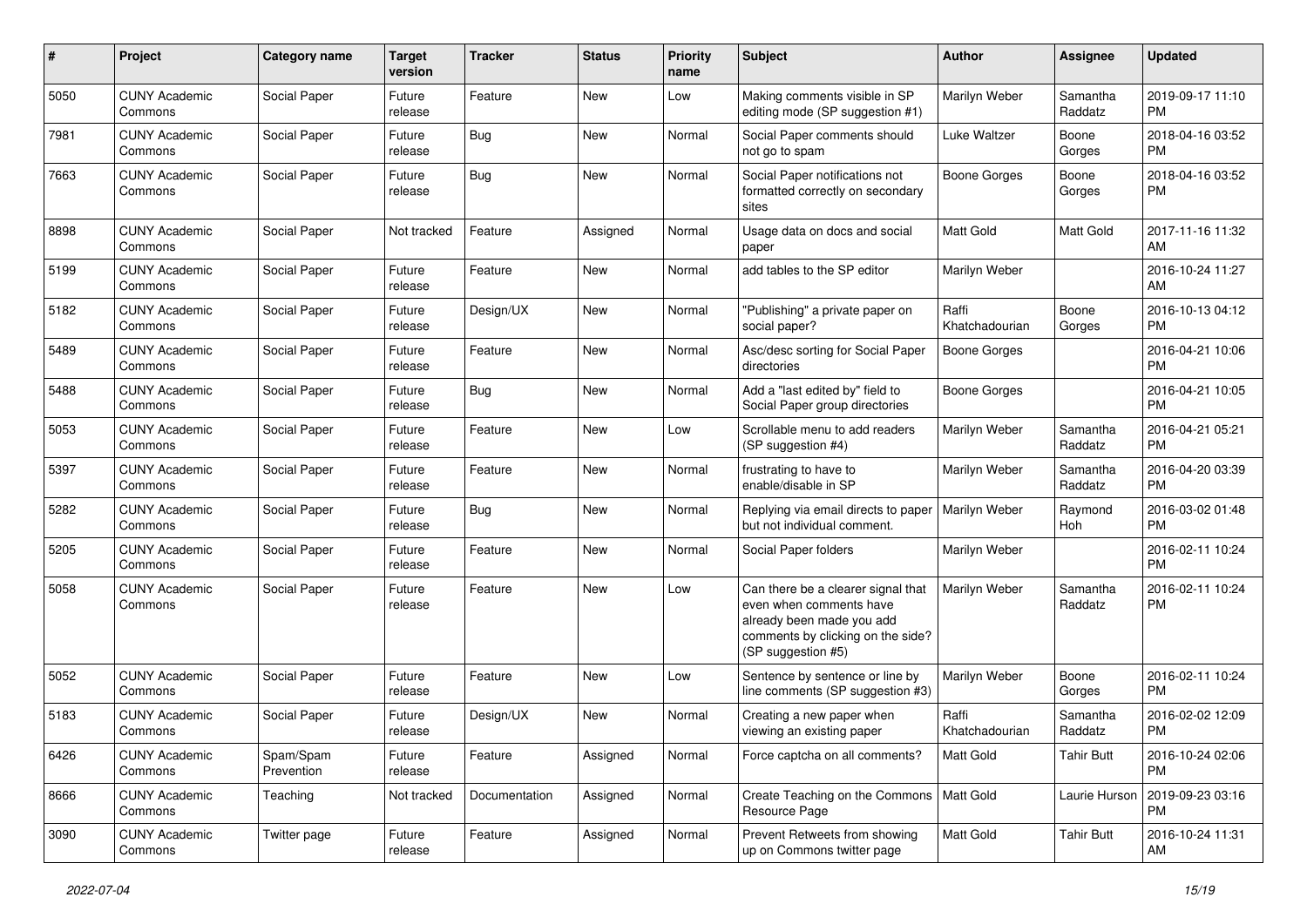| #     | Project                         | <b>Category name</b>   | <b>Target</b><br>version | <b>Tracker</b> | <b>Status</b>        | Priority<br>name | <b>Subject</b>                                                                                  | <b>Author</b>       | <b>Assignee</b>     | <b>Updated</b>                |
|-------|---------------------------------|------------------------|--------------------------|----------------|----------------------|------------------|-------------------------------------------------------------------------------------------------|---------------------|---------------------|-------------------------------|
| 5316  | <b>CUNY Academic</b><br>Commons | <b>User Experience</b> | Future<br>release        | Feature        | Assigned             | Normal           | Prompt user email address<br>updates                                                            | <b>Matt Gold</b>    | Stephen Real        | 2016-12-21 03:30<br><b>PM</b> |
| 6298  | <b>CUNY Academic</b><br>Commons | User Experience        | Not tracked              | Design/UX      | Assigned             | Normal           | Examine data from survey                                                                        | <b>Matt Gold</b>    | Margaret<br>Galvan  | 2016-10-14 12:16<br><b>PM</b> |
| 3473  | <b>CUNY Academic</b><br>Commons | User Experience        | Future<br>release        | Feature        | Assigned             | Normal           | Commons profile: Add help info<br>about "Positions" replacing "title"                           | Keith Miyake        | Samantha<br>Raddatz | 2015-11-09 02:28<br><b>PM</b> |
| 4661  | <b>CUNY Academic</b><br>Commons | <b>User Experience</b> | Future<br>release        | Bug            | Assigned             | Normal           | Simplify Events text                                                                            | Matt Gold           | Samantha<br>Raddatz | 2015-10-02 09:06<br><b>PM</b> |
| 4222  | <b>CUNY Academic</b><br>Commons | <b>User Experience</b> | Future<br>release        | Design/UX      | New                  | Normal           | Add information to 'Delete<br>Account' page                                                     | Samantha Raddatz    | scott voth          | 2015-06-26 11:35<br>AM        |
| 8675  | <b>CUNY Academic</b><br>Commons | User Onboarding        | Future<br>release        | Bug            | Reporter<br>Feedback | Low              | Add new User search screen calls<br>for the input of email address but<br>doesn't work with one | Paul Hebert         | Boone<br>Gorges     | 2017-10-11 11:17<br>AM        |
| 9941  | <b>CUNY Academic</b><br>Commons | Wiki                   | Not tracked              | Support        | Assigned             | Normal           | Wiki functionality                                                                              | Matt Gold           | Boone<br>Gorges     | 2018-06-26 10:57<br>AM        |
| 14483 | <b>CUNY Academic</b><br>Commons | WordPress - Media      | Not tracked              | Bug            | Reporter<br>Feedback | Normal           | <b>Wordpress PDF Embed Stopped</b><br>Working after JITP Media Clone                            | Patrick DeDauw      | Boone<br>Gorges     | 2021-05-20 01:51<br><b>PM</b> |
| 11386 | <b>CUNY Academic</b><br>Commons | WordPress - Media      | Not tracked              | Support        | Reporter<br>Feedback | Normal           | disappearing images                                                                             | scott voth          | Boone<br>Gorges     | 2019-05-14 10:32<br>AM        |
| 11449 | <b>CUNY Academic</b><br>Commons | WordPress - Media      | Not tracked              | Support        | Reporter<br>Feedback | Normal           | Cloning Media Library for JITP<br>from Staging to Production Site                               | Patrick DeDauw      | Boone<br>Gorges     | 2019-05-13 12:00<br><b>PM</b> |
| 16255 | <b>CUNY Academic</b><br>Commons | WordPress (misc)       |                          | Bug            | New                  | Normal           | Need to define 'MULTISITE'<br>constant in wp-config.php                                         | Raymond Hoh         |                     | 2022-06-19 09:31<br>AM        |
| 16245 | <b>CUNY Academic</b><br>Commons | WordPress (misc)       |                          | <b>Bug</b>     | Reporter<br>Feedback | Normal           | Save Button missing on<br><b>WordPress Profile page</b>                                         | scott voth          | Raymond<br>Hoh      | 2022-06-16 03:09<br><b>PM</b> |
| 11843 | <b>CUNY Academic</b><br>Commons | WordPress (misc)       | Future<br>release        | Design/UX      | <b>New</b>           | Normal           | Tweaking the Gutenberg Editor<br>Interface                                                      | Laurie Hurson       |                     | 2022-04-26 12:00<br><b>PM</b> |
| 10380 | <b>CUNY Academic</b><br>Commons | WordPress (misc)       | Future<br>release        | Feature        | In Progress          | Normal           | Remove blacklisted plugins                                                                      | <b>Boone Gorges</b> |                     | 2022-04-26 12:00<br><b>PM</b> |
| 15767 | <b>CUNY Academic</b><br>Commons | WordPress (misc)       |                          | Support        | New                  | Normal           | Site loading slowly                                                                             | scott voth          | Boone<br>Gorges     | 2022-04-04 08:56<br><b>PM</b> |
| 14983 | <b>CUNY Academic</b><br>Commons | WordPress (misc)       | Not tracked              | Support        | Reporter<br>Feedback | Normal           | "Read More" tag not working                                                                     | Rebecca Krisel      | Raymond<br>Hoh      | 2021-11-23 01:17<br><b>PM</b> |
| 13835 | <b>CUNY Academic</b><br>Commons | WordPress (misc)       | Future<br>release        | Feature        | New                  | Normal           | Allow OneSearch widget to have<br>'CUNY' as campus                                              | Boone Gorges        | Boone<br>Gorges     | 2021-11-19 12:39<br><b>PM</b> |
| 14113 | <b>CUNY Academic</b><br>Commons | WordPress (misc)       | Future<br>release        | Bug            | Hold                 | Normal           | Block Editor Not Working on this<br>page - Json error                                           | scott voth          | Boone<br>Gorges     | 2021-03-05 11:01<br>AM        |
| 14074 | <b>CUNY Academic</b><br>Commons | WordPress (misc)       | Not tracked              | Support        | Reporter<br>Feedback | Normal           | page password protection problem                                                                | Marilyn Weber       |                     | 2021-03-02 11:03<br>AM        |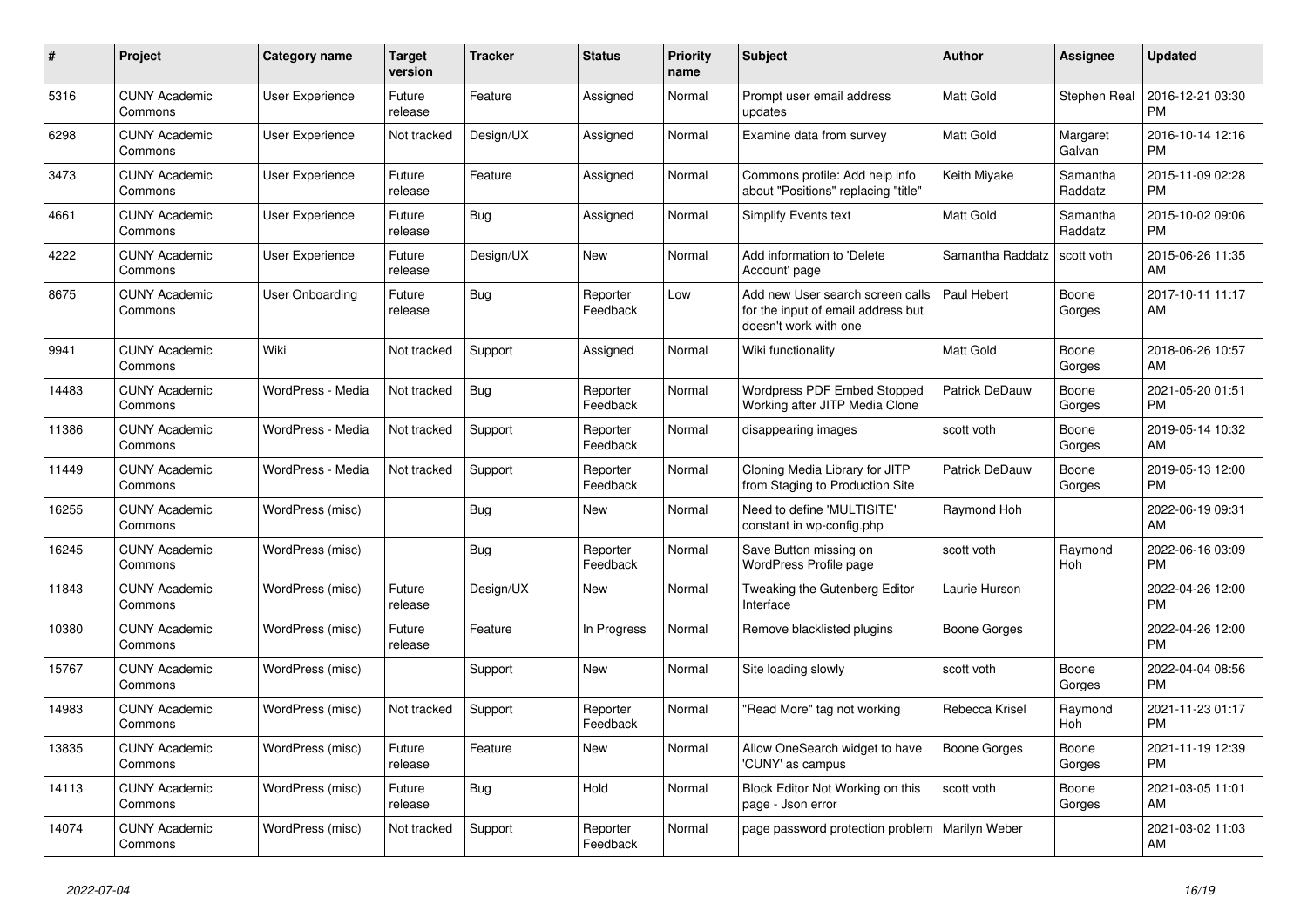| #     | Project                         | <b>Category name</b>     | <b>Target</b><br>version | <b>Tracker</b> | <b>Status</b>        | <b>Priority</b><br>name | <b>Subject</b>                                                                                               | <b>Author</b>           | <b>Assignee</b>     | <b>Updated</b>                |
|-------|---------------------------------|--------------------------|--------------------------|----------------|----------------------|-------------------------|--------------------------------------------------------------------------------------------------------------|-------------------------|---------------------|-------------------------------|
| 11624 | <b>CUNY Academic</b><br>Commons | WordPress (misc)         | Not tracked              | Support        | <b>New</b>           | Normal                  | Change pages into posts or swap<br>database for a Commons site?                                              | Stephen Klein           | Raymond<br>Hoh      | 2019-07-09 11:04<br>AM        |
| 11024 | <b>CUNY Academic</b><br>Commons | WordPress (misc)         | Future<br>release        | Bug            | <b>New</b>           | Normal                  | Subsites should not show "you<br>should update your .htaccess<br>now" notice after permalink setting<br>save | Boone Gorges            |                     | 2019-01-28 01:35<br><b>PM</b> |
| 10040 | <b>CUNY Academic</b><br>Commons | WordPress (misc)         | Not tracked              | Bug            | Reporter<br>Feedback | Normal                  | User doesn't see full list of themes                                                                         | <b>Matt Gold</b>        | Boone<br>Gorges     | 2018-07-25 10:12<br>AM        |
| 9346  | <b>CUNY Academic</b><br>Commons | WordPress (misc)         | Not tracked              | Bug            | New                  | Normal                  | Clone cetls.bmcc.cuny.edu for<br>development                                                                 | Owen Roberts            | Raymond<br>Hoh      | 2018-03-06 05:35<br><b>PM</b> |
| 6755  | <b>CUNY Academic</b><br>Commons | WordPress (misc)         | Future<br>release        | Bug            | <b>New</b>           | Normal                  | Cannot Deactivate Plugin                                                                                     | Laura Kane              |                     | 2016-11-16 01:12<br><b>PM</b> |
| 6332  | <b>CUNY Academic</b><br>Commons | WordPress (misc)         | Future<br>release        | Feature        | <b>New</b>           | Normal                  | Allow uploaded files to be marked<br>as private in an ad hoc way                                             | <b>Boone Gorges</b>     |                     | 2016-10-17 11:41<br><b>PM</b> |
| 3657  | <b>CUNY Academic</b><br>Commons | WordPress (misc)         | Not tracked              | Feature        | <b>New</b>           | Normal                  | Create alert for GC email<br>addresses                                                                       | <b>Matt Gold</b>        | Matt Gold           | 2016-04-14 11:29<br><b>PM</b> |
| 636   | <b>CUNY Academic</b><br>Commons | WordPress (misc)         | Not tracked              | Support        | Assigned             | Normal                  | Create Lynda.com-like Table of<br><b>Contents for Prospective Tutorial</b><br>Screencasts                    | <b>Matt Gold</b>        | scott voth          | 2016-02-23 03:12<br><b>PM</b> |
| 2175  | <b>CUNY Academic</b><br>Commons | WordPress (misc)         | Not tracked              | Support        | Assigned             | Normal                  | Subscibe 2 vs. Jetpack<br>subscription options                                                               | local admin             | Matt Gold           | 2016-01-26 04:58<br><b>PM</b> |
| 1105  | <b>CUNY Academic</b><br>Commons | WordPress (misc)         | Future<br>release        | Feature        | Assigned             | Normal                  | Rephrase Blog Privacy Options                                                                                | <b>Matt Gold</b>        | Samantha<br>Raddatz | 2015-11-09 06:19<br><b>PM</b> |
| 365   | <b>CUNY Academic</b><br>Commons | WordPress (misc)         | Future<br>release        | Feature        | Assigned             | Normal                  | <b>Create Mouseover Tooltips</b><br>throughout Site                                                          | <b>Matt Gold</b>        | <b>Chris Stein</b>  | 2015-11-09 06:18<br><b>PM</b> |
| 287   | <b>CUNY Academic</b><br>Commons | WordPress (misc)         | Future<br>release        | Feature        | Assigned             | Normal                  | Create troubleshooting tool for<br>account sign-up                                                           | <b>Matt Gold</b>        | Boone<br>Gorges     | 2015-11-09 06:17<br><b>PM</b> |
| 4388  | <b>CUNY Academic</b><br>Commons | WordPress (misc)         | Future<br>release        | Bug            | Assigned             | Normal                  | Repeated request for<br>authentication.                                                                      | Alice.Lynn<br>McMichael | Raymond<br>Hoh      | 2015-08-11 07:35<br><b>PM</b> |
| 3759  | <b>CUNY Academic</b><br>Commons | WordPress (misc)         | Future<br>release        | Feature        | Assigned             | Normal                  | Review Interface for Adding Users<br>to Blogs                                                                | Matt Gold               | Boone<br>Gorges     | 2015-03-24 05:52<br><b>PM</b> |
| 2167  | <b>CUNY Academic</b><br>Commons | WordPress (misc)         | Future<br>release        | Bug            | Assigned             | Normal                  | <b>CAC-Livestream Plugin Issues</b>                                                                          | Michael Smith           | Dominic<br>Giglio   | 2015-01-02 03:06<br><b>PM</b> |
| 1508  | <b>CUNY Academic</b><br>Commons | WordPress (misc)         | Future<br>release        | Feature        | Assigned             | Normal                  | Share login cookies across<br>mapped domains                                                                 | Boone Gorges            | Boone<br>Gorges     | 2012-07-02 12:12<br><b>PM</b> |
| 16319 | <b>CUNY Academic</b><br>Commons | <b>WordPress Plugins</b> | 2.0.3                    | <b>Bug</b>     | <b>New</b>           | Normal                  | Request for Events Calendar Pro<br>5.14.2 update                                                             | Raymond Hoh             | Raymond<br>Hoh      | 2022-07-01 04:16<br><b>PM</b> |
| 16314 | <b>CUNY Academic</b><br>Commons | <b>WordPress Plugins</b> |                          | Feature        | <b>New</b>           | Normal                  | Install Multicollab plug-in?                                                                                 | Raffi<br>Khatchadourian |                     | 2022-06-29 03:44<br>PM        |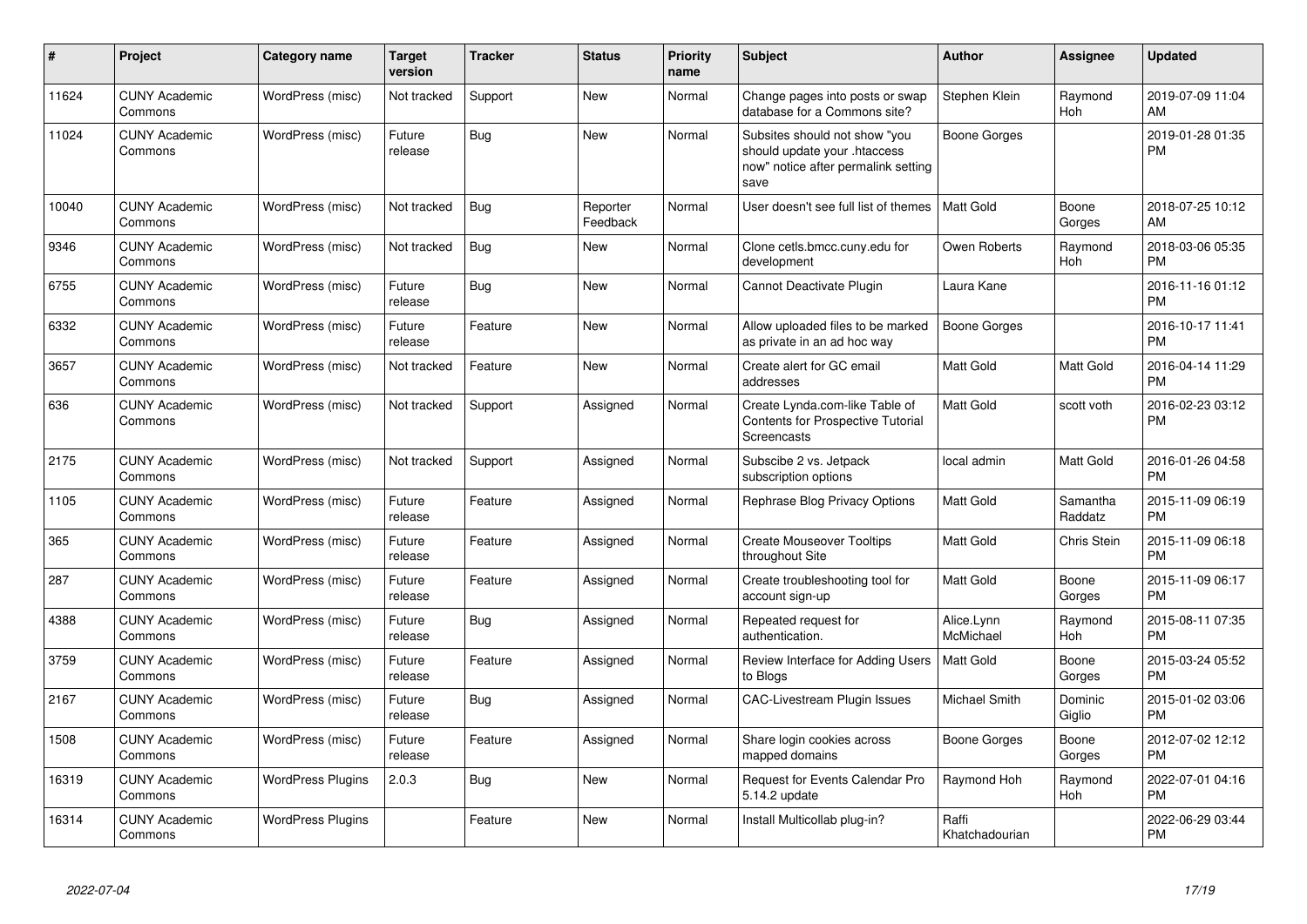| #     | Project                         | <b>Category name</b>     | <b>Target</b><br>version | <b>Tracker</b> | <b>Status</b>        | Priority<br>name | <b>Subject</b>                                                | <b>Author</b>           | <b>Assignee</b>   | <b>Updated</b>                |
|-------|---------------------------------|--------------------------|--------------------------|----------------|----------------------|------------------|---------------------------------------------------------------|-------------------------|-------------------|-------------------------------|
| 12121 | <b>CUNY Academic</b><br>Commons | <b>WordPress Plugins</b> | 2.0.3                    | Feature        | Reporter<br>Feedback | Normal           | Embedding H5P Iframes on<br><b>Commons Site</b>               | Laurie Hurson           | Boone<br>Gorges   | 2022-06-29 11:32<br>AM        |
| 11649 | <b>CUNY Academic</b><br>Commons | <b>WordPress Plugins</b> | 2.0.3                    | <b>Bug</b>     | In Progress          | Normal           | CC license displayed on every<br>page                         | Gina Cherry             | Raymond<br>Hoh    | 2022-06-29 11:32<br>AM        |
| 13946 | <b>CUNY Academic</b><br>Commons | <b>WordPress Plugins</b> | 2.1.0                    | Support        | Assigned             | Normal           | <b>Custom Embed handler For</b><br>OneDrive files             | scott voth              | Raymond<br>Hoh    | 2022-05-26 10:46<br>AM        |
| 15516 | <b>CUNY Academic</b><br>Commons | <b>WordPress Plugins</b> |                          | Bug            | Reporter<br>Feedback | Normal           | Can't publish or save draft of post<br>on wordpress.com       | Raffi<br>Khatchadourian | Raymond<br>Hoh    | 2022-03-02 05:52<br><b>PM</b> |
| 14987 | <b>CUNY Academic</b><br>Commons | <b>WordPress Plugins</b> | Future<br>release        | <b>Bug</b>     | New                  | Normal           | Elementor update causes<br>database freeze-up                 | Boone Gorges            | Boone<br>Gorges   | 2021-11-29 12:02<br><b>PM</b> |
| 12741 | <b>CUNY Academic</b><br>Commons | <b>WordPress Plugins</b> | Not tracked              | Support        | Reporter<br>Feedback | Normal           | Tableau Public Viz Block                                      | Marilyn Weber           | Raymond<br>Hoh    | 2020-05-12 11:00<br>AM        |
| 12573 | <b>CUNY Academic</b><br>Commons | <b>WordPress Plugins</b> | Future<br>release        | Bug            | New                  | Normal           | <b>CommentPress Core Issues</b>                               | scott voth              |                   | 2020-03-24 04:32<br><b>PM</b> |
| 11788 | <b>CUNY Academic</b><br>Commons | <b>WordPress Plugins</b> | Future<br>release        | Support        | Reporter<br>Feedback | Normal           | Plugin Request - Browse Aloud                                 | scott voth              |                   | 2019-09-24 08:42<br>AM        |
| 11545 | <b>CUNY Academic</b><br>Commons | <b>WordPress Plugins</b> | Not tracked              | Support        | New                  | Normal           | Twitter searches in WordPress                                 | Gina Cherry             | Matt Gold         | 2019-09-23 01:03<br><b>PM</b> |
| 11415 | <b>CUNY Academic</b><br>Commons | <b>WordPress Plugins</b> | Not tracked              | Bug            | Reporter<br>Feedback | Normal           | <b>Blog Subscriptions in Jetpack</b>                          | Laurie Hurson           |                   | 2019-05-14 10:34<br>AM        |
| 11120 | <b>CUNY Academic</b><br>Commons | <b>WordPress Plugins</b> | Not tracked              | Bug            | Reporter<br>Feedback | Normal           | Events Manager Events Not<br>Showing Up                       | Mark Webb               |                   | 2019-02-27 04:10<br><b>PM</b> |
| 9926  | <b>CUNY Academic</b><br>Commons | <b>WordPress Plugins</b> | Future<br>release        | Bug            | New                  | Normal           | twitter-mentions-as-comments<br>cron jobs can run long        | <b>Boone Gorges</b>     | Boone<br>Gorges   | 2018-10-24 12:34<br><b>PM</b> |
| 9289  | <b>CUNY Academic</b><br>Commons | <b>WordPress Plugins</b> | Future<br>release        | Bug            | Reporter<br>Feedback | Normal           | Email Users Plugin                                            | Laurie Hurson           | Boone<br>Gorges   | 2018-10-24 12:34<br><b>PM</b> |
| 9947  | <b>CUNY Academic</b><br>Commons | <b>WordPress Plugins</b> | Future<br>release        | Feature        | Reporter<br>Feedback | Normal           | Install H5P quiz plugin                                       | <b>Matt Gold</b>        | Boone<br>Gorges   | 2018-09-11 11:01<br>AM        |
| 9515  | <b>CUNY Academic</b><br>Commons | <b>WordPress Plugins</b> | Not tracked              | Bug            | Reporter<br>Feedback | Normal           | Text to Speech plugin - "More<br>Slowly" checkbox not working | scott voth              | Boone<br>Gorges   | 2018-06-13 02:26<br><b>PM</b> |
| 9211  | <b>CUNY Academic</b><br>Commons | <b>WordPress Plugins</b> | Future<br>release        | Support        | Reporter<br>Feedback | Normal           | Auto-Role Setting in Forum Plugin<br>Causing Some Confusion   | Luke Waltzer            | Boone<br>Gorges   | 2018-03-13 11:44<br>AM        |
| 8498  | <b>CUNY Academic</b><br>Commons | <b>WordPress Plugins</b> | Future<br>release        | Feature        | New                  | Low              | <b>Gravity Forms Email Users</b>                              | Raffi<br>Khatchadourian | Matt Gold         | 2017-10-13 12:58<br><b>PM</b> |
| 8078  | <b>CUNY Academic</b><br>Commons | <b>WordPress Plugins</b> | Future<br>release        | System Upgrade | Assigned             | Normal           | CommentPress Updates                                          | Margaret Galvan         | Christian<br>Wach | 2017-05-08 03:49<br><b>PM</b> |
| 6356  | CUNY Academic<br>Commons        | <b>WordPress Plugins</b> | Future<br>release        | Bug            | Reporter<br>Feedback | Low              | Should Subscribe2 be<br>deprecated?                           | Luke Waltzer            |                   | 2017-03-20 12:20<br><b>PM</b> |